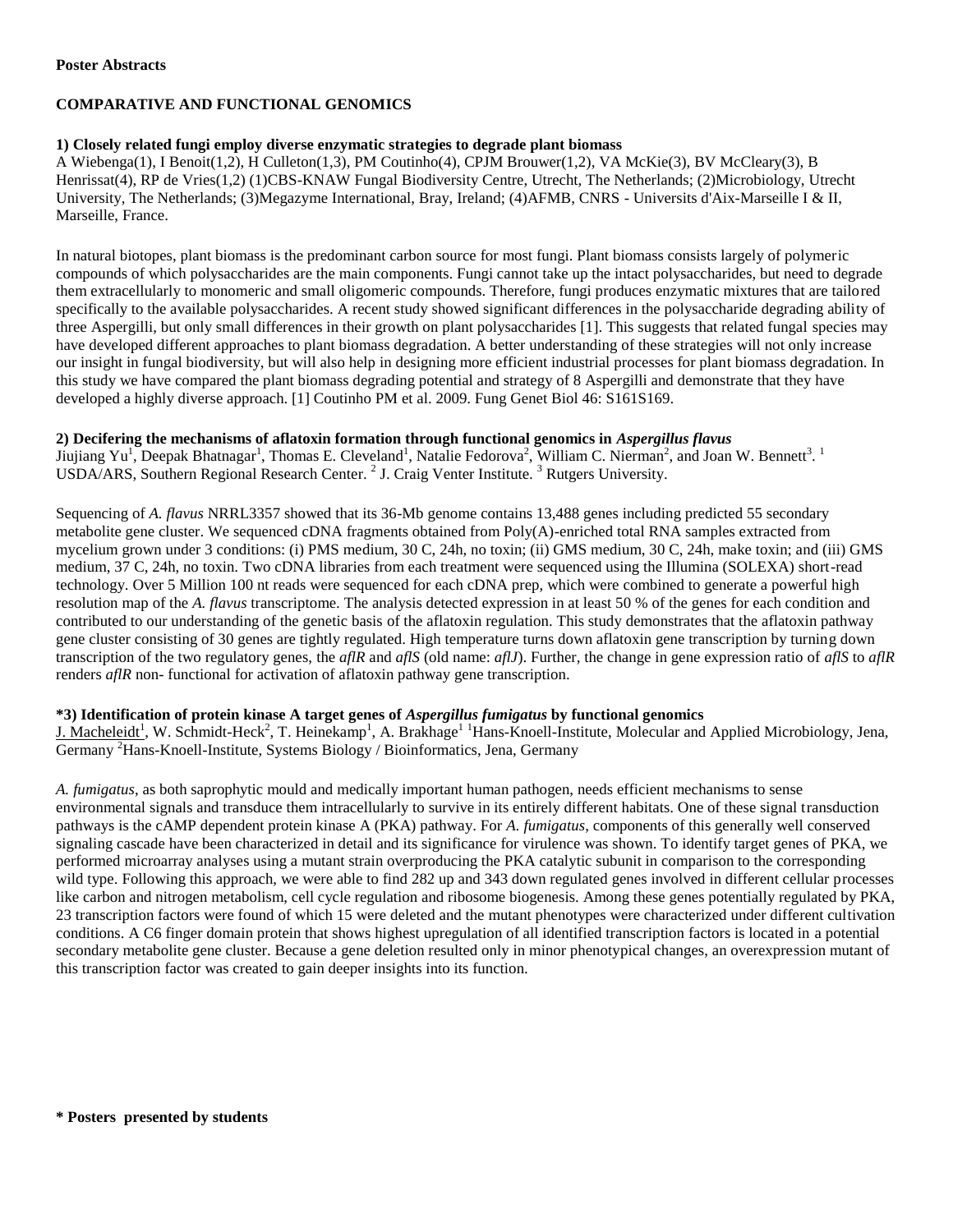#### **4) Comparative analysis of Aspergilli to facilitate novel strategies in fungal biotechnology**

RP de Vries(1), E Majoor(1), A Wiebenga(1), J Houbraken(1), P Dyer(2), PA vanKuyk(1,3), J Wortman(4), S Baker(5), I Grigoriev(6) (1)CBS-KNAW Fungal Biodiversity Centre, Utrecht, The Netherlands; (2)School of Biology, University of Nottingham, UK; (3)Molecular Microbiology, Leiden University, The Netherlands; (4)Broad Institute, Cambridge, MA, USA; (5)Pacific Northwest National Laboratory, Richland, WA, USA; (6)DOE Joint Genome Institute, Walnut Creek, CA, USA

Aspergillus is not only one of the most important fungi in biotechnology, it is also one of the most commonly found groups of fungi in environments worldwide and one of the most severe opportunistic human pathogens. Due to this, Aspergillus has one of the largest research communities in the fungal field. This has resulted in it being one of the most intensively studied fungi with respect to genomics. The availability of >10 genomes in combination with the tools developed for Aspergillus genomics (e.g. AspGD and CADRE) enables comparative genomics at a high level. In 2011 the JGI approved sequencing of an additional 8 Aspergilli and Penicillia, to advance comparative genomics in these fungi. This project include more industrial species, but also species distantly related to those for which genome sequences are already available. A large consortium of researchers has been established to perform comparative genomics on the new and already available Eurotiales genomes (32 in total). In addition, this analysis will be supported with experimental data to validate the differences found through bioinformatics. Details on the project and current status will be presented.

#### **5) Annotation of 8** *Aspergillus* **genomes derived by the multi-genome Gnomon pipeline.**

Alexandre Souvorov, Barbara Robbertse, Tatiana Tatusova National Center for Biotechnology Information, NIH, Bethesda Maryland, USA.

Accurate annotation of genomes is still a challenge. Large-scale sequencing projects usually provide additional experimental data (EST, full-length cDNA) that can be utilized in the annotation process to improve the quality of gene models. More recently sequencing efforts are concentrated on pathogens and model organisms from Fungi and Protozoa and are focused on sequencing of genomes of closely related organisms for evolution, genetics and comparative studies. These genomes are relatively small but often lack additional transcript or protein data. Using comparative multi- genome approach can greatly improve the accuracy of gene prediction compared to single genome method. The multi-genome Gnomon approach allows utilizing the transcript and protein data from closely related organisms in a single multi-genome annotation run. This method starts from a single genome Gnomon gene prediction and then uses a comparative analysis among multiple genomes to gradually improve the annotation through an iterative process. At each iteration the best models are selected and used as a training set and evidence for the next step. Transcript and protein alignments are used to guide gene model predictions. The most recent version of Gnomon can utilize RNA-Seq data giving more support to the splice junctions. Eight *Aspergillus* genomes have been annotated simultaneously using this method. Four of these genomes have RNA-Seq data available. The resulting annotation has proven to be more consistent across the genomes than the annotation of the individual genomes.

#### **6) Characterization of Fumonisin B2 biosynthetic gene cluster in** *A. niger* **and** *A. awamori***.**

Antonia Susca<sup>1</sup>, Robert H. Proctor<sup>2</sup>, Giuseppina Mule<sup>1</sup>, GAETANO Stea<sup>1</sup>, Miriam Haidukowsky<sup>1</sup>, Antonio Logrieco<sup>1</sup>, and Antonio Moretti<sup>1</sup>. <sup>1</sup>Institute of Sciences of Food Production, CNR, via Amendola 122/0, 70126 Bari, Italy, <sup>2</sup>USDA ARS National Center for Agricultural Utilization Research, 1815 North University Street, Peoria, Illinois 61604-3902 antonella.susca@ispa.cnr.it

A set of 43 *Aspergillus niger* and *A. awamori* strains isolated from grapes cultivated in Mediterranean area was tested to evaluate eventual genetic differences between fumonisin  $B_2$  (FB<sub>2</sub>) producing and non-producing strains. The ability to produce FB<sub>2</sub> was correlated to *fum* genes occurrence, evaluated by PCR assyas, using primer sets designed to amplify fragments of *fum1, fum3, fum6, fum7, fum8, fum10, fum13, fum14, fum15, and some relative intergenic regions. The A. niger and A. awamori FB<sub>2</sub> producing strains* arose amplicon for all tested *fum* genes, while the FB<sub>2</sub> non-producing strains arose amplicon only for few of tested *fum* genes in *A*. *awamori*, and for all of them in *A. niger*. Maximum parsimony analysis based on the calmodulin gene sequences indicated that the presence/absence of *fum* genes in the isolates is not correlated with phylogenetic relationship among strains. This is the first report correlating the presence of multiple fumonisin biosynthetic genes with fumonisin production in *A. niger*. The results suggest that the absence of FB<sup>2</sup> production in *A. awamori* can result from the absence of at least one gene of the cluster, while in *A. niger* should involve other regulator gene/s probably out of the cluster, or concern variations in a regulatory sequence essential for cluster expression.

#### **7) Genome mining of secondary metabolites in** *Aspergillus nidulans*

Clay Wang, University of Southern California.

Genome sequencing of *Aspergillus nidulans* has revealed a large number of polyketide synthases involved in the biosynthesis of secondary metabolites. Our lab in collaboration with the Oakley and Keller labs have been interested in identifying the products of these cryptic genes. Recent progress in our collaborative efforts will be presented. This work is funded by a Program Project grant GM084077 from the National Institute of General Medicine.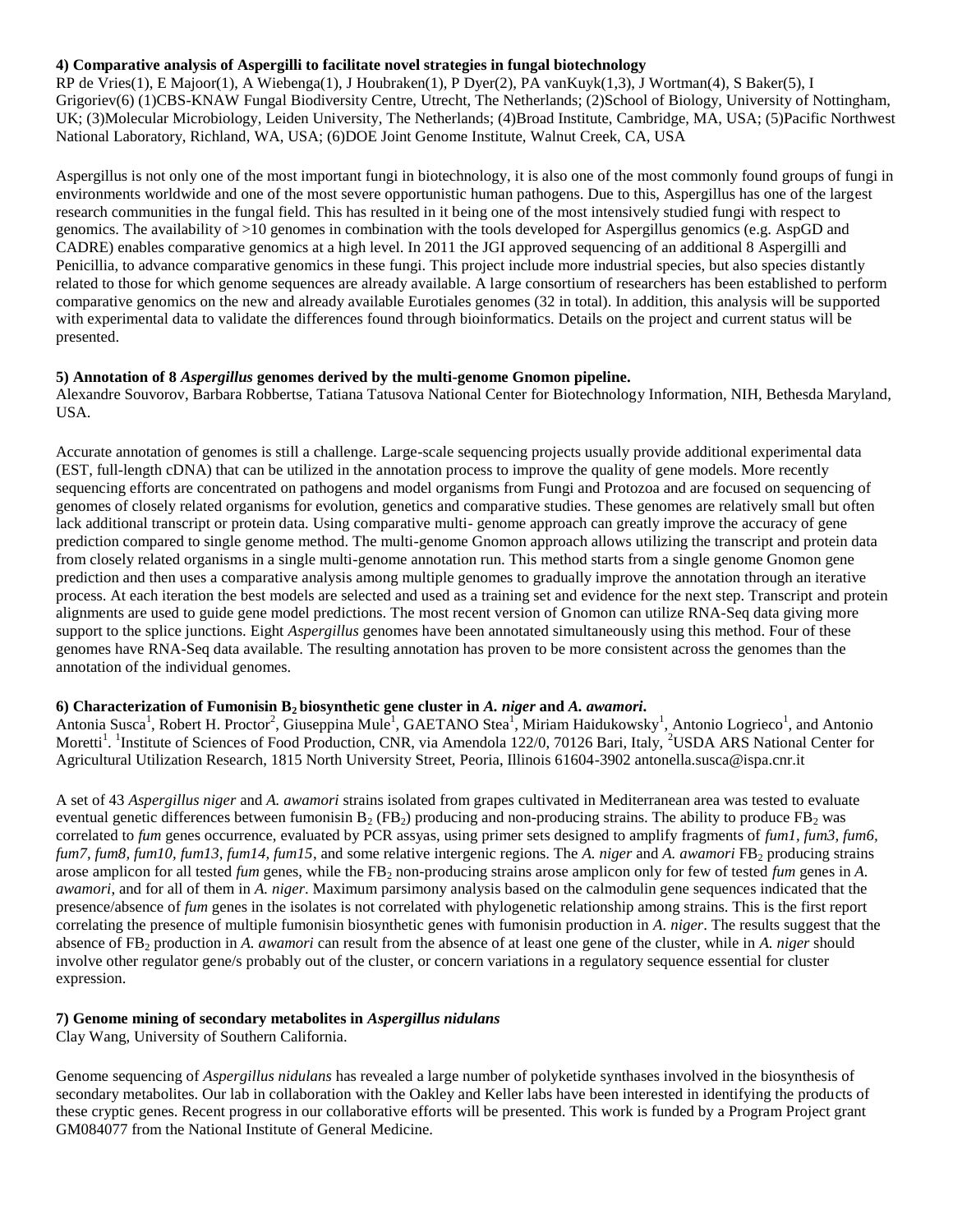#### **8) Recent Developments at the** *Aspergillus* **Genome Database**

Martha B. Arnaud<sup>1</sup>, Jonathan Binkley<sup>1</sup>, Gustavo Cerqueira<sup>2</sup>, Clinton Howarth<sup>2</sup>, Diane O. Inglis<sup>1</sup>, Joshua Orvis<sup>3</sup>, Prachi Shah<sup>1</sup>, Marek S. Skrzypek<sup>1</sup>, Farrell Wymore<sup>1</sup>, Gail Binkley<sup>1</sup>, Stuart R. Miyasato<sup>1</sup>, Matt Simison<sup>1</sup>, Jennifer Russo Wortman<sup>2</sup>, Gavin Sherlock<sup>1</sup> 1 Department of Genetics, Stanford University Medical School, Stanford, CA, USA 2 Broad Institute, 7 Cambridge Center, Cambridge MA, USA 3 Institute for Genome Sciences, University of Maryland School of Medicine, Baltimore, MD, USA [arnaudm@stanford.edu](mailto:arnaudm@stanford.edu)

The *Aspergillus* Genome Database (AspGD, http://www.aspgd.org) is a freely available, web-based resource for researchers studying the molecular biology of these fungi. $\hat{A}$  The interfaces, navigation functionality, and database are recently upgraded, providing streamlined, ortholog-based navigation of the annotation for multiple species concurrently. We have now completed manual curation of the entire published literature about multiple species, including *A. nidulans*, *A. fumigatus*, and *A. oryzae*.Â We also provide resources to foster interaction and dissemination of community information, tools, and data.Â We collect and provide large-scale datasets with a full-featured genomics viewerÂ to facilitate comparative genomics analysis.Â AspGD is funded by grant R01 AI077599 from the National Institute of Allergy and Infectious Diseases. We welcome, encourage, and appreciate your questions or suggestions, to curators can be reached at aspergillus-curator@lists.stanford.edu

#### **9) Novel approaches for solving bottlenecks and improving recombinant protein production by** *Aspergillus*

N.N.M.E. van Peij, A. Los, J. Bakhuis, L. Wu, J-M. van der Laan,M.M.A. Olsthoorn, J.A Roubos and H.J. Pel DSM Biotechnology Center, Delft, The Netherlands [noel.peij-van@dsm.com](mailto:noel.peij-van@dsm.com)

The filamentous fungus Aspergillus niger is an important micro-organism used for large scale industrial production of enzymes. As a cell factory it combines a large intrinsic protein production capacity with a long history of safe use. Enzyme production in A. niger has been optimized in many ways. Classical strain improvement, optimization of expression cassettes and gene copy number increase are relevant approaches to achieve high protein productivity levels. Last decade, functional genomics studies have led to the identification of host genes that can be modified to boost protein expression capacity. To optimize gene designs we have developed algorithms that bring single-codon usage as well as codon-pair usage in line with the usage detected in highly expressed genes. An in-depth comparison of the compositional, physiological and structural features of proteins that are poorly secreted and the corresponding features of proteins that are well- secreted has led to a method to predict if an over-expressed protein will successfully be produced or not. Moreover, the same information has been used to design and produce enzyme variants with adapted amino acid features that have an improved secretion while maintaining their catalytic activity.

# **10) New resources for functional analysis of omics data for the genus** *Aspergillus*

Benjamin M Nitsche<sup>1</sup>, Jonathan Crabtree<sup>2</sup>, Gustavo C Cerqueira<sup>3</sup>, Vera Meyer<sup>1,4,5</sup>, Arthur FJ Ram<sup>1,4</sup> and Jennifer R Wortman<sup>3</sup>1) Institute of Biology Leiden, Leiden University, Leiden, The Netherlands 2) Institute for Genome Sciences, University of Maryland School of Medicine, Baltimore, USA 3) Microbial Informatics, Broad Institute, USA 4) Kluyver Centre for Genomics of Industrial Fermentation, Delft, The Netherlands 5) Institute of Biotechnology, Berlin University of Technology, Berlin, Germany

Detailed and comprehensive genome annotation is a prerequisite for effective analysis and interpretation of omics data. As such, Gene Ontology (GO) annotation has become a well accepted framework for functional annotation. The genus *Aspergillus* comprises fungal species that are important model organisms, plant and human pathogens as well as industrial workhorses. However, GO annotation based on both computational predictions and extended manual curation has so far only been available for one of its species, namely *A. nidulans* . Based on protein homology, we mapped 97% of the 3,498 GO annotated A. nidulans genes to at least one of seven other Aspergillus species: *A. niger* , *A. fumigatus* , *A. flavus* , *A. clavatus* , *A. terreus* , *A. oryzae* and *Neosartorya fischeri* . GO annotation files compatible with diverse publicly available tools have been generated and deposited online. To further improve their accessibility, we developed a web application for GO enrichment analysis named FetGOat and integrated GO annotations for all *Aspergillus* species with public genome sequences. Both the annotation files and the web application FetGOat are accessible via the Broad Institute's website. To demonstrate the value of those new resources for functional analysis of omics data for the genus *Aspergillus* , we performed two case studies analyzing microarray data recently published for *A. nidulans* , *A. niger* and *A. oryzae* .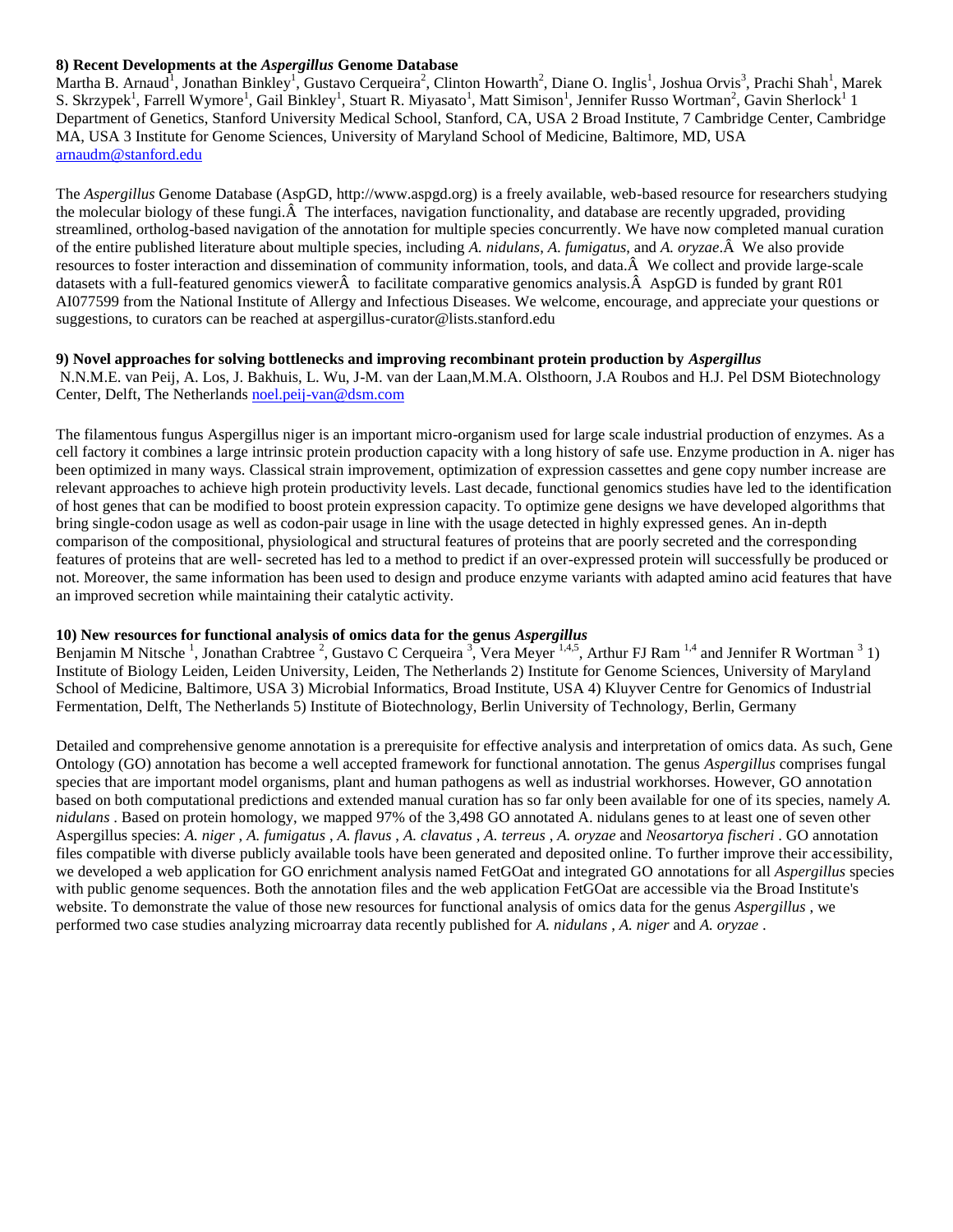#### **11) Using RNA-Seq data to improve the gene structure annotation of Aspergillus species**

Gustavo C. Cerqueira<sup>1</sup>, Marcus C. Chibucos<sup>2</sup>, Christopher Sibthorp<sup>3</sup>, Mark X. Caddick<sup>3</sup>, Kazuhiro Iwashita<sup>4</sup>, Gavin Sherlock<sup>5</sup> and Jennifer R. Wortman<sup>11</sup> Broad Institute, Cambridge, USA<sup>2</sup> Institute for Genome Sciences, University of Maryland School of Medicine, Baltimore, USA <sup>3</sup>School of Biological Sciences, University of Liverpool, United Kingdom <sup>4</sup>National Research Institute of Brewing, Hiroshima, Japan <sup>5</sup>Department of Genetics, Stanford University Medical School, Stanford, USA

The correct structural annotation of genes is fundamental to downstream functional genomics approaches. Genes undetected by gene prediction algorithms, misplaced or missing exons and wrongly merged genes can jeopardize attempts to produce a comprehensive catalog of an organisms metabolic capabilities. We are currently working toward generating alternative and improved structural annotation of Aspergillus species relevant to food industry and human health. Our approach consists of reconstituting transcripts from RNA-Seq and aligning those against their respective genomic loci. Potential structural modifications are then validated by sequence conservation across related species. In addition, novel algorithms were developed to deal with the challenges intrinsic to non-strandspecific RNA- Seq, which represent the bulk of data available for the Aspergilli; and downstream analyses leveraging the newly defined UTR were performed. The improved gene structure will be available through the Aspergillus genome database site (www.aspergillusgenome.org).

## **GENE REGULATION**

#### **\*12) Microbial communication comes to** *Aspergillus fumigatus***: Activation of a fungal silent secondary metabolite gene cluster by** *Streptomyces rapamycinicus*

Claudia Koenig <sup>1,2</sup>, Kirstin Scherlach<sup>2</sup>, Volker Schroeckh<sup>1</sup>, Hans-Wilhelm Nuetzmann<sup>1,2</sup>, Christian Hertweck <sup>1,2</sup> and Axel A. Brakhage<sup>1,21</sup> Department of Molecular and Applied Microbiology, Leibniz Institute for Natural Product Research and Infection Biology Hans-Knoell- Institute, Jena, Germany<sup>2</sup> Friedrich-Schiller-University (FSU), Jena, Germany [claudia.koenig@hki-jena.de](mailto:claudia.koenig@hki-jena.de)

*Aspergillus fumigatus* is the most important air-borne human fungal pathogen. The genome of this filamentous fungus exhibits far more gene clusters predicted to encode secondary metabolites than compounds known. Because these unidentified metabolites could have important biological functions and possibly represent drug candidates, it is desirable to activate their often silent biosyntheses. Our aim was to mimic physiological conditions under which secondary metabolite gene clusters could be activated. Previously, we demonstrated activation of a silent secondary metabolite gene cluster of *Aspergillus nidulans* by co-cultivation with *Streptomyces rapamycinicus* which led to formation of orsellinic and lecanoric acid. Interestingly, as shown here, the bacterium is also able to activate silent gene clusters in the human-pathogenic fungus *A. fumigatus*. Co-culturing of *A. fumigatus* with this streptomycete triggered the specific activation of a so far silent fungal secondary metabolite gene cluster leading to the production of a novel secondary metabolite.

# **\*13) G protein-coupled receptors of the human-pathogenic fungus** *Aspergillus fumigatus*

Martin Foege<sup>1</sup>, Thorsten Heinekamp<sup>1</sup> and Axel A. Brakhage<sup>1,2</sup>, <sup>1</sup>Leibniz Institute for Natural Product Research and Infection Biology Hans-Knoell-Institute, Department of Molecular and Applied Microbiology, <sup>2</sup>Institute of Microbiology, Friedrich Schiller University Jena, Germany, [Martin.Foege@hki-jena.de](mailto:Martin.Foege@hki-jena.de)

The filamentous fungus *Aspergillus fumigatus* is present in diverse habitats and therefore confronted with a wide variety of environmental stimuli. Due to its ability to grow on numerous nutrients, *A. fumigatus* is also able to colonise the human body and provoke life-threatening infections. Thus, to be able to sense and respond to changing environmental conditions during infection, *A. fumigatus* contains a large array of sensing and signaling mechanisms, including G protein-coupled receptors (GPCRs). Until now, little is known about the stimuli and signal transduction mechanisms of the 15 GPCRs predicted to be encoded by the genome of *A. fumigatus*. To understand their impact on fungal growth, development and pathogenicity, it is of major importance to investigate their function in detail and to identify their possible contribution to pathogenicity. We created a collection comprising single knock-out strains of almost all *A. fumigatus* GPRCs and started to investigate their phenotypes. First results show that some mutant strains show reduced growth and production of conidia, which gave first hints on the importance of functional signaling pathways for survival of *A. fumigatus*. The ongoing analysis will define the function of different GPCRs in a filamentous fungus.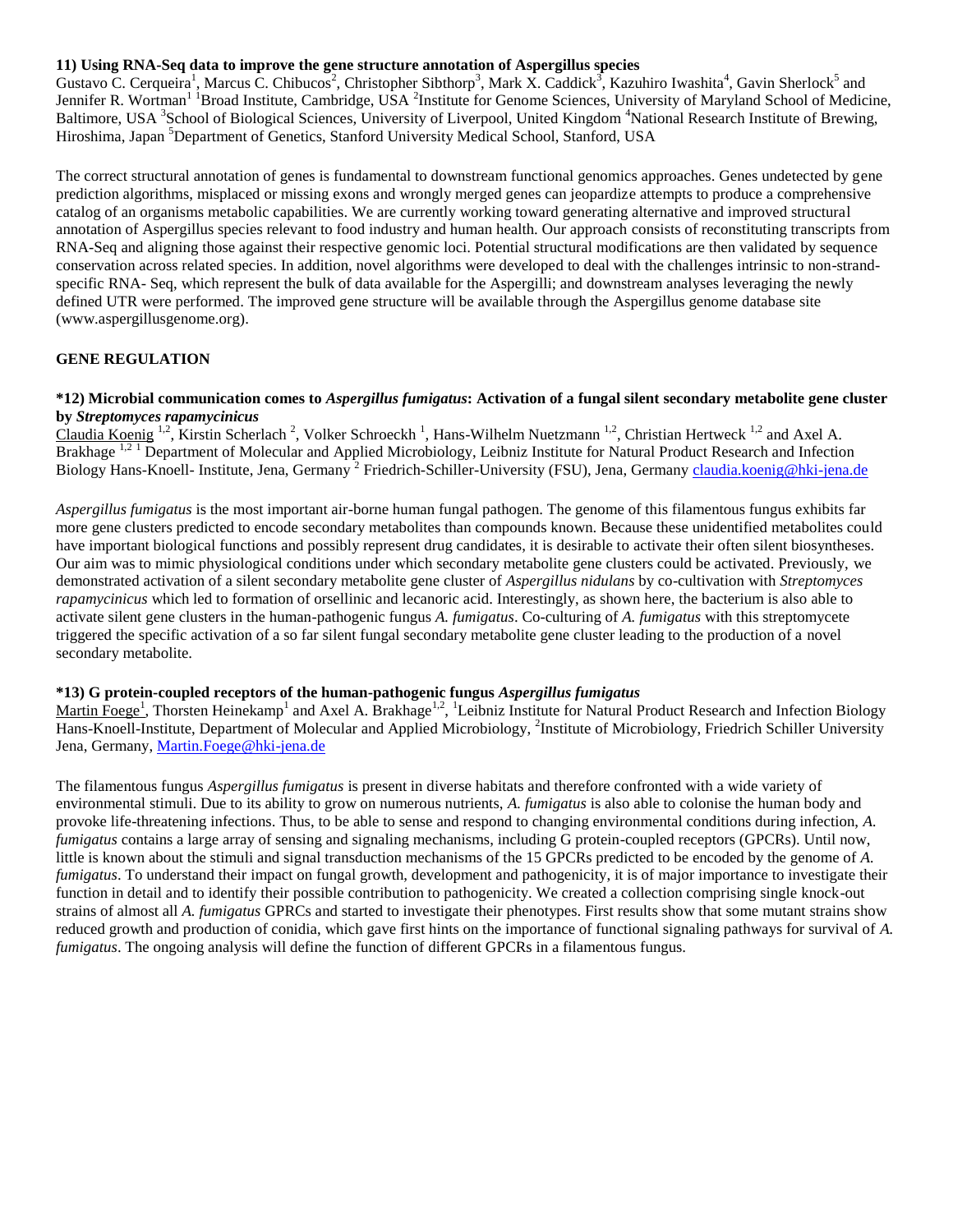## **14) Cross-talk between nitric oxide and light for the regulation of development**

Ana T. Marcos\*, Thorsten Schinko#, Mara Ramos-Guelfo\*, Joseph Strauss#, David Cnovas\* \*Departamento de Gentica, Facultad de Biologa, Universidad de Sevilla, Spain, davidc@us.es; #Fungal Genetics and Genomics Unit, AIT-Austrian Institute of Technology and BOKU University, Vienna, Austria, [joseph.strauss@boku.ac.at](mailto:joseph.strauss@boku.ac.at)

In Aspergillus nidulans, light is the main signal that influences the decision if cells undergo asexual (conidiation) or sexual (cleistothecia) development. In all eukaryotes nitric oxide (NO) is an important signalling and defence molecule and we have shown previously that the short-lived nitrogen oxide radical is generated during the nitrate assimilation process, and detoxified by flavohemoglobin proteins FhbA and FhbB. Here we report that the metabolism of NO is additionally regulated by light. We found that the expression of the flavohemoglobin gene fhbB is induced by light and that this regulation depends on the photoreceptor complex. Our data show that conidiation is gradually repressed by increasing NO levels and at the same time formation of cleistothecia is promoted. We also found that other metabolic genes which potentially affect NO formation or consumption are regulated by light and thus may participate in the fine-balanced regulation of developmental decisions in A. nidulans.

#### **15) Redundant Nuclear Localization Signals Mediate Nuclear Import of the** *Aspergillus nidulans* **Transcription Activator of Nitrogen Metabolic Genes AreA.**

C.C. Hunter<sup>1</sup>, K.S. Siebert<sup>1</sup>, D.J. Downes<sup>1</sup>, K.H. Wong<sup>2</sup>, S. Lewis<sup>2</sup>, J.A. Fraser<sup>2</sup>, M.J. Hynes<sup>2</sup>, M.A. Davis<sup>2</sup> and R.B. Todd<sup>1</sup>. <sup>1</sup> Dept of Plant Pathology, Kansas State University, Manhattan, KS 66506, USA. <sup>2</sup> Dept of Genetics, The University of Melbourne, VIC 3010, AUSTRALIA.

The *Aspergillus nidulans* GATA transcription factor AreA activates transcription of nitrogen metabolic genes. AreA accumulates in the nucleus during nitrogen starvation but not in the presence of nitrogen sources. AreA contains five putative classical nuclear localization sequences (NLSs) and one putative non-canonical bipartite NLS. We used two approaches to identify the functional NLSs. First, we constructed Green Fluorescent Protein (GFP)-AreA NLS fusion genes and introduced them into *A. nidulans*. The bipartite NLS strongly directs GFP to the nucleus, one of the classical NLSs weakly directs GFP to the nucleus and the other four classical NLSs collaborate to direct GFP to the nucleus. Second, we constructed epitope- tagged gene replacement *areA* mutants affected in individual NLSs or combinations of NLSs to identify sequences required for nuclear localization. Deletion of all five classical NLSs did not affect utilization of nitrogen sources and did not prevent AreA nuclear localization. Mutation of the bipartite NLS conferred inability to utilize alternative nitrogen sources but did not prevent AreA nuclear localization. Combinations of mutations of the six NLSs indicate redundancy among the AreA NLSs.

## **\*16) Characterization of** *Aspergillus niger* **cellulose mutants**

Aleksandrina Patyshakuliyeva(1), Arthur F J Ram(2), Ronald P de Vries(1,3), Isabelle Benoit(1,3) (1) CBS-KNAW Fungal Biodiversity Centre, Utrecht, The Netherlands (2) Molecular Microbiology, Leiden University, Leiden, The Netherlands (3) Microbiology & Kluyver Centre for Genomics of Industrial Fermentation, Utrecht University, Utrecht, The Netherlands

The ascomycete *Aspergillus niger* is a soil saprobe ubiquitously found in the environment. The capability of this filamentous fungus to secrete a wide array of hydrolytic and oxidative enzymes involved in the breakdown of plant lignocelluloses is widely used in green and white biotechnology (ie biofuels, pulp and paper). However, *A. niger* grows poorly on cellulose as a sole carbon source as compared to other industrial fungi such as *Trichoderma reesei*. Recently we isolated a mutant in our lab that shows improved growth on cellulose and increased cellulolytic activity compared to the wild type. Recently the gene encoding the Nox regulator in *Podospora anserina* (PaNoxR) was identified and shown to negatively affect cellulase production (Brun et al. 2009). We identified a homologue of this gene in the *A. niger* genome and aimed to study whether the effect on cellulase production was also present in this species. Analysis of micro array data of the cellulose mutant demonstrated that expression of this gene was down- regulated in the mutant compared to the wild type. A knock-out strain for *A. niger noxR* was made and compared to the cellulose mutant and the wild type. Results from this study will be presented. Ref: Brun et al 2009 Mol Microbiol 74:480496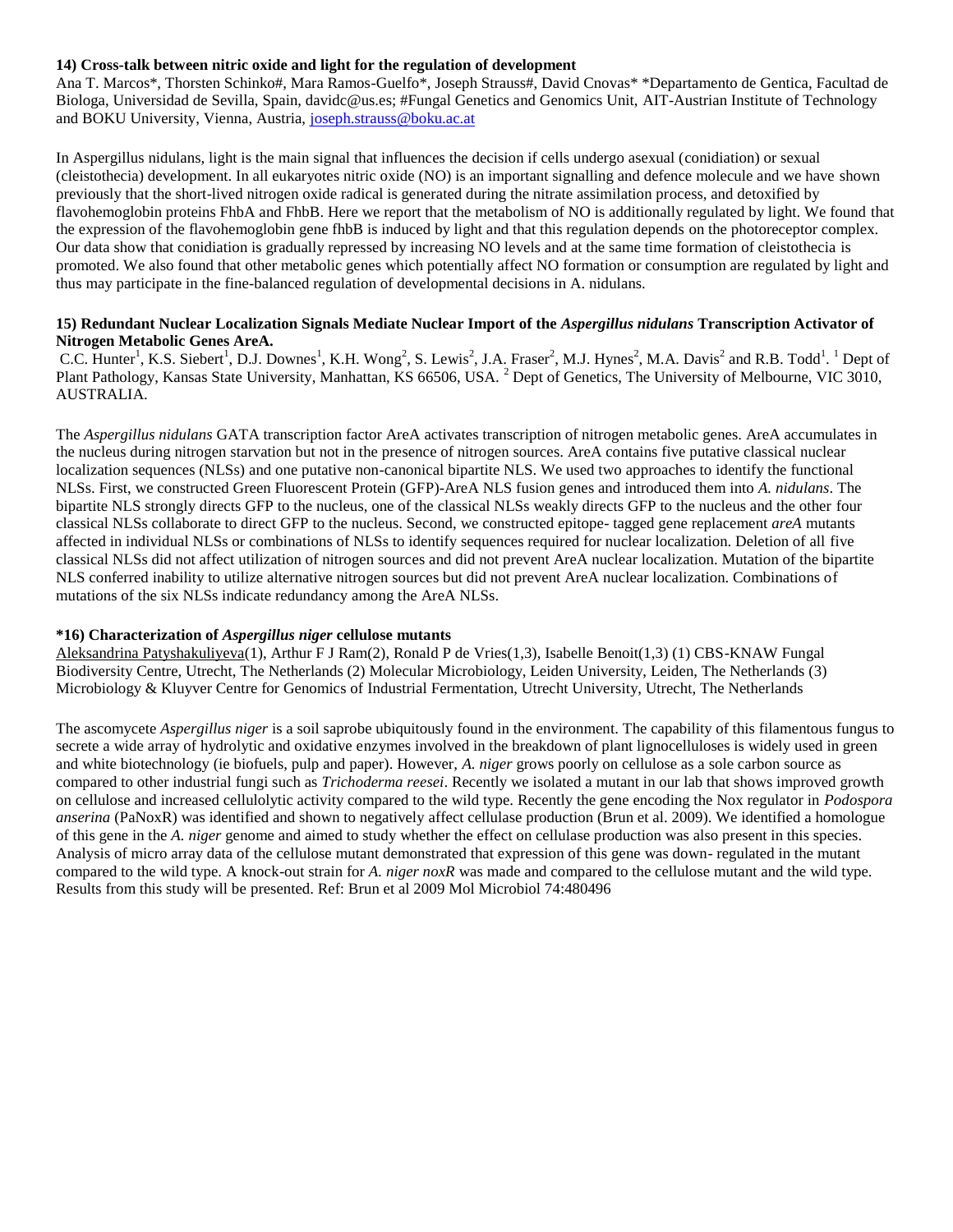## **17) Discovery of novel basic helix-loop-helix (bHLH) transcription factors regulating development in** *Aspergillus oryzae* Feng Jie Jin and Yasuji Koyama. Noda Institute for Scientific Research, Japan.

The basic helix-loop-helix (bHLH) family of proteins comprises a group of transcriptional factors that are often important in development and differentiation. In our previous report, we identified a *sclR* gene encoding a basic helix-loop-helix (bHLH) transcription factor. We constructed *sclR*-disruptant and *sclR*-overexpressing strains, finding that there was hardly any sclerotium-like body to be observed in the *sclR*- disruptant strain, whereas *sclR*-overexpressing strain produced less conidia and more sclerotium-like body on the malt agar medium. In this study, we identified another bHLH transcription factor-encoding gene, *ecdR*. The *ecdR* gene disruptant hardly produced conidia. Conversely, the overexpression of *ecdR* resulted in the formation of a large number of conidia at an early stage. Additionally, when serially diluted conidia were spread-cultivated onto malt agar medium, we found that conidial number of the control strain depended on the cultivated conidium density, while the *ecdR*-overexpressing strain showed no significant change in conidiation. These phenotypes of the *ecdR*-disruptant and *ecdR*-overexpressing strains are partially similar to those of the *sclR*-overexpressing strain and *sclR*-disruptant, respectively. Yeast two-hybrid assays indicated that EcdR interacted with SclR to form heterodimer and simultaneously they could also form homodimer. From these results, we concluded that EcdR and SclR have opposite roles in development. By competitively interacting with each other, they form heterodimer and may result in a mutual inhibition of function.

**18) Functional characterization of** *Aspergillus nidulans* **RpdA: Identification of complex partners and subcellular localization.** Ingo Bauer, Birgit Faber, Fabian Schuler, Gerald Brosch, and Stefan Graessle. Division of Molecular Biology, Biocenter, Innsbruck Medical University, Innsbruck, Austria.

In eukaryotic organisms DNA is compacted into an elaborate structure called chromatin, thus enabling regulation of transcription by controlling the accessibility of the genetic information for transcription factors. Among the key players involved in the regulation of chromatin structure are histone acetyltransferases and histone deacetylases (HDACs) enzymes establishing distinct acetylation patterns in the N-terminal tails of core histones. In filamentous fungi only little is known about the biological functions of these enzymes; nevertheless recent studies have shown that class 2 HDACs affect the regulation of genes involved in stress response and secondary metabolite production. Depletion of RpdA, a class 1 HDAC of *Aspergillus nidulans*, leads to a drastic reduction of growth and sporulation. Functional studies revealed that a short C-terminal motif unique for RpdA- type proteins of filamentous fungi is required for catalytic activity and consequently cannot be deleted without affecting the viability of *A. nidulans*. In order to further characterize RpdA we have started to analyze complex formation and localization of the protein with respect to this motif by expressing TAP- and GFP-tagged RpdA versions. First results indicate that both tagged full-length proteins are functional and suggest a role of the C- terminal motif for proper subcellular localization.

## **19) Post-transcriptional suppression against potential transposable elements by cryptic splicing and premature polyadenylation in** *Aspergillus oryzae*.

Hironobu Ogasawara<sup>1</sup>, Saori Takahashi<sup>1</sup>, and Katsuya Gomi<sup>2</sup>, <sup>1</sup> Akita Res. Inst. Food and Brewing, Akita, Japan. <sup>2</sup> Graduate School of Agricultural Science, Tohoku University, Sendai, Japan. E- mail:hironobu@arif.pref.akita.jp

An active DNA transposon *Crawler* isolated from the genome of industrially important fungus *Aspergillus oryzae* transposes under extreme stress conditions [1]. A stress-fluctuation cDNA browser with DOGAN- DB was constructed to survey transposon-like genes such as *Crawler*. Full length of DNA sequences encoding transposable elements were frequently identified. Among them, a novel element homologous to *Tan1* from *A. niger* was identified and tentatively designated *AoTan1* that shows multiple characteristics of class II transposon [2]. Changes of the transcripts from several transposable elements were analyzed under extreme stress conditions such as CuSO<sub>4</sub> or heat shock by the method of RT-PCR and 3'-RACE. The mRNA analyses revealed that cryptic splicing occurred in the mRNA from *gag*-like elements in a retrotransposn *AoLTR1* and from a deduced DNA transposon(AO090023000251) homologous to *implala* under the normal culture condition. In the case of *AoTan1*, cryptic splicing could not be detected, whereas premature polyadenylations were observed within coding region of the transposase. By the stress treatments, the increasing in mature mRNA molecules from those elements was caused, allowing the full-length to be produced. These results suggested that *A. oryzae* might possess a common defense system against the potential transposable elements by post-transcriptional regulation such as cryptic splicing or premature polyadenylation as observed in the active transposon *Crawler*. 1)H. Ogasawara *et al*. *Fungal Genet. Biol.* , **46**, 441-449 (2009) 2)H. Ogasawara *et al*. 26th *FGC Abstract Book*, p148 (2011)

## **20) Withdrawn**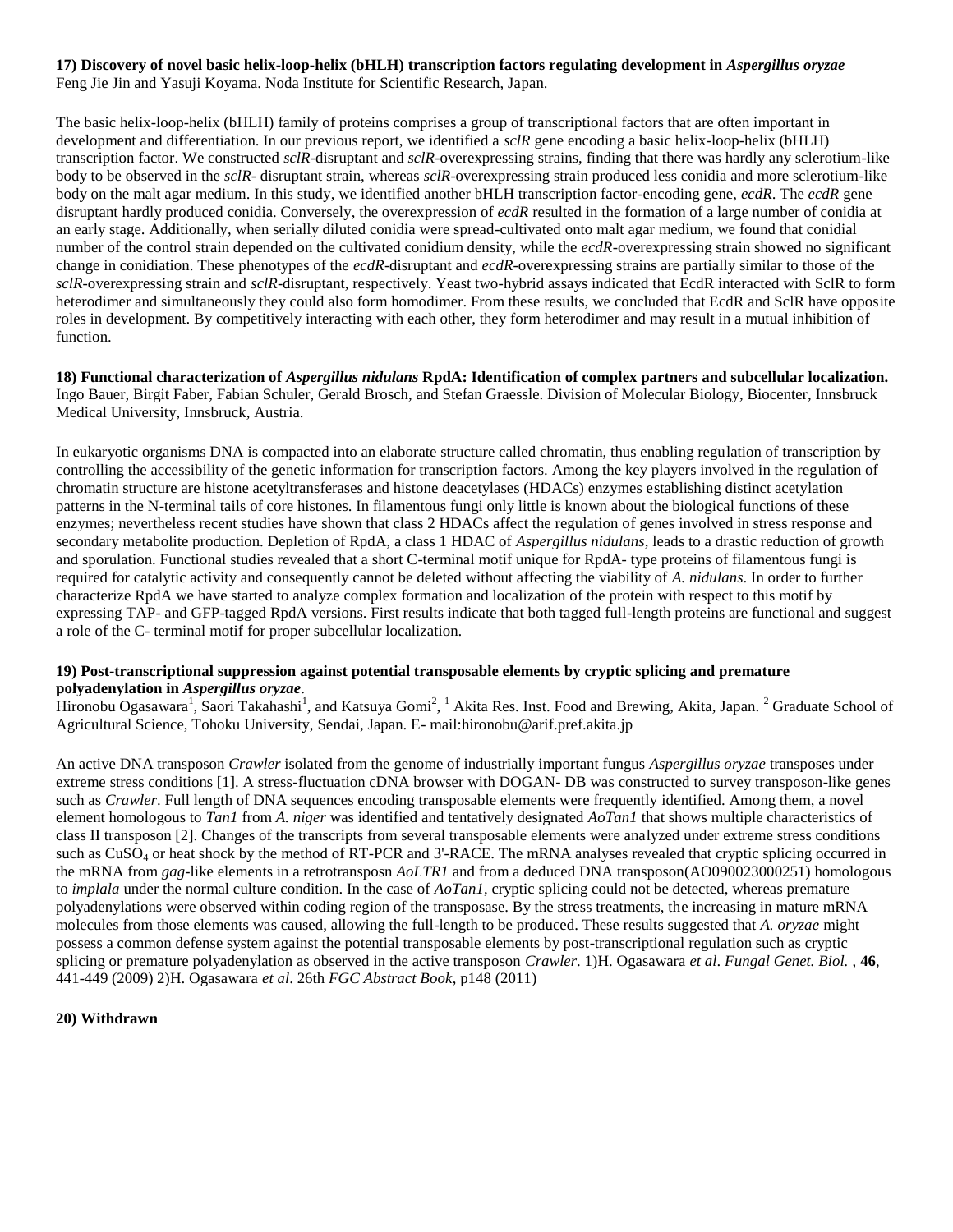# **21) Expression analysis of aflatoxin biosynthesis genes in** *Aspergillus flavus* **grown on almond medium at different conditions of water activity.**

Antonia Gallo, Filomena Epifani, Giuseppe Panzarini, Michele Solfrizzo, Giancarlo Perrone. National Research Council, Institute of Science of Food Production (ISPA) Bari, Italy. [antonia.gallo@ispa.cnr.it](mailto:antonia.gallo@ispa.cnr.it)

Almonds, like other nuts, could be infected by *Aspergillus flavus*, the major responsible of aflatoxin contamination. Water activity is one of the most significant environmental factors influencing aflatoxin production. *Aspergillus flavus* was grown on almond based medium at 28C under different aw conditions (0.99, 0.96, 0.93, 0.90) and the production of aflatoxin B1 (AFB1) was monitored during ten days. The relative expression of the regulatory genes, aflR and aflS, and of the structural genes, aflD and aflO, belonging to the biosynthetic cluster, were analyzed during the early days of growth. The lowering of aw levels causes a delay in the fungal growth and a decrease in the accumulation of AFB1. At favorable conditions for AFB1 production (0.99 aw and 0.96 aw), the regulatory genes were transcribed at their highest levels before the structural ones. The expression profile of structural genes correlated to the accumulation trend of AFB1 better than the regulatory genes. Generally, the structural genes were strongly upregulated in respect to their basal level just before AFB1 accumulation peak, and in a greater degree as compared with regulatory genes. At lower aw when only low amounts of mycotoxin were produced, all the genes were activated in a lesser extent, mainly the structural ones. This research was supported by EU-FPVII project MYCORED (KBBE-2007- 222690).

## **22) A Molecular genetic analysis of the AreA-NmrA interaction in** *Aspergillus nidulans*

Trent Woodward<sup>1</sup>, Meryl Davis<sup>1</sup>, Alex Andrianopoulos<sup>1</sup>. <sup>1</sup>Department of Genetics, University of Melbourne, Parkville, Australia. email: t.woodward@student.unimelb.edu.au

The nitrogen metabolite repression system of *Aspergillus nidulans* allows the expression of genes required for the utilisation of nonpreferred nitrogen sources to occur only in the absence of the preferred ammonium or glutamine. The transcriptional activation ability of the primary positive regulator of this system, AreA, is modulated through many processes including differential *areA* mRNA stability, regulation of nuclear import/export and competitive binding with the negative acting AreB. AreA function is also modulated by interaction with the co-repressor NmrA and co- activator TamA. The co-repressor NmrA is able to bind to the GATA Zinc- Finger DNA binding region of AreA, but *in vivo* experiments have shown that this binding is not preferential to AreA binding to GATA containing DNA, so the exact mechanism with which NmrA represses the activity of AreA is unknown. This study aims to investigate this interaction with and repression of AreA through a mutagenic approach. Since overexpression of *nmrA* can prevent the activity of AreA, resulting in an inability to grow on non-preferred nitrogen sources, a screen has been set up to obtain mutants that are insensitive to NmrA activity. The sequence changes in these mutants and the predicted effects on NmrA structure have been determined.

# **23) Pleiotropic effects of** *farA* **disruption in** *Aspergillus oryzae*

Sharon Marie Garrido, Akira Watanabe, Takahiro Shintani, and Katsuya Gomi Laboratory of Bioindustrial Genomics, Graduate School of Agricultural Science, Tohoku University, 1-1 Tsutsumidori-Amamiyamachi, Aoba-ku, Sendai 981-8555, Japan

This study reports on the pleiotropic effects of *farA* disruption- regulation of genes that at first sight do not seem to be influenced by *farA* gene in *Aspergillus oryzae*. It has already been reported that FarA is a Zn(II) <sub>2</sub>Cys<sub>6</sub> transcription factor which up-regulates genes required for growth on fatty acids in *Aspergillus nidulans* (Hynes et al. 2006) and it is also known to regulate cutinase genes in *Fusarium solani* and *A. oryzae* (Li et al. 1997; Li et al. 2002; Garrido et al, 2012). However, its effect on the regulation of other metabolic genes in *A. oryzae* has not yet been reported. Microarray analysis was conducted between the wild-type (WT) and the *farA* disruptant induced with oleic acid. Results confirmed by qRT-PCR showed that a number of genes encoding ribosomal proteins such as 60S ribosomal proteins L18 and L19, and 40S ribosomal proteins L6 and S16 were down- regulated in the disruptant as compared to the WT. It could be implicated that ribosomal gene expressions during fatty acid metabolism may be FarA dependent and *farA* disruption affects directly or indirectly the ribosomal biogenesis. Furthermore, metabolic genes up-regulated in the disruptant and other metabolic genes affected only by oleic acid are also discussed in this study. Results are relevant for understanding more the complexity of transcriptional regulatory networks of filamentous fungi.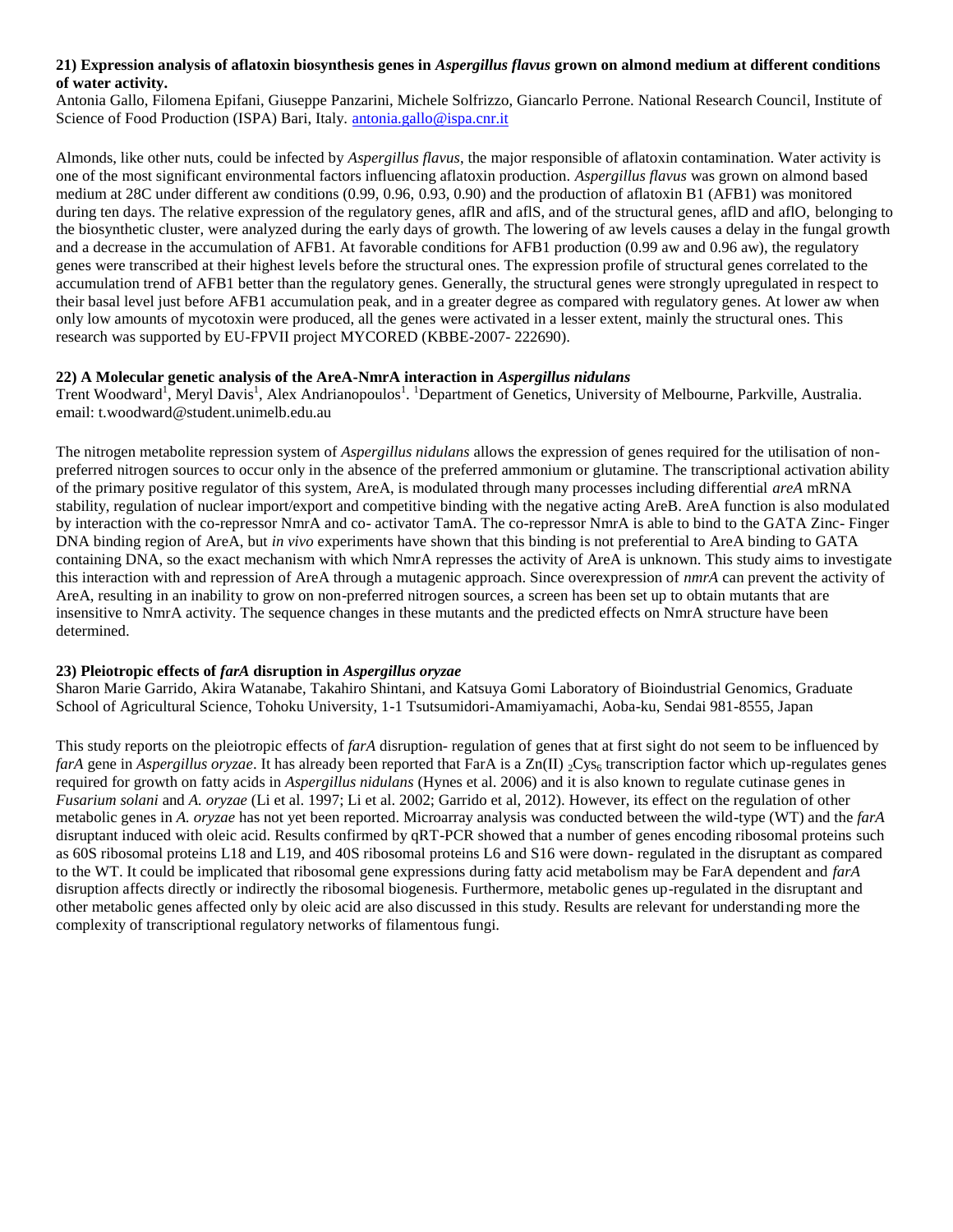#### **24) The bZIP-type transcription factor FlbB: A versatile regulator of** *Aspergillus nidulans* **asexual development.**

Oier Etxebeste1, Aitor Garzia1, Erika Herrero-Garca2, Marc S. Cortese1,3, Eduardo A. Espeso2 and Unai Ugalde1. 1Department of Applied Chemistry, Faculty of Chemistry, University of The Basque Country. Manuel de Lardizabal 3, 20018, San Sebastian, Spain. 2Dept. Medicina Molecular y Celular, Centro de Investigaciones Biolgicas (CSIC), Ramiro de Maeztu, 9, 28040, Madrid, Spain. 3IKERBASQUE, Basque Foundation for Science, Alameda Urquijo 36-5, Plaza Bizkaia, 48011, Bilbao, Spain.

The early stages of asexual development in the model fungus *Aspergillus nidulans* are controlled at the molecular level by a discrete number of regulatory proteins that includes the bZIP-type transcription factor (TF) FlbB. Vegetative hyphae contain two main pools of FlbB, one at the tip and the other at the most apical nucleus. The apical pool requires the interaction with the positional regulator FlbE at or in the proximity of the Spitzenkrper. This interaction requires in FlbB a functional bZIP domain, specific central regions and a highly conserved Cys residue. Nuclear FlbB is renewed after each mitotic cycle and under appropriate conditions, activates the cMybtype TF FlbD. Both factors, in turn, jointly activate the expression of the conidiation-specific TF *brlA*. A 2D-PAGE screening of proteins in wild type and ∆*flbB* strains showed that the concentration of specific stress-response proteins was controlled through FlbB. *gmcA*, a previously uncharacterized glucose- methanol-choline oxidoreductase coding gene, shows miss-scheduled expression in a Ä*flbB* genetic background and the derived protein is required during development under alkaline pH conditions. Sequencing of mRNA from both vegetative and asexual samples provides for a wide overview on the genes and pathways under the hypothetic transcriptional control of FlbB activity. Preliminary results obtained in the functional characterization of some of these genes are also presented. Overall, the functional versatility of FlbB provides for a new outlook on morphogenetic change and focuses our future work on the study of the molecular mechanisms through which this TF regulates different cellular processes during development. Keywords: *Aspergillus nidulans*, asexual development, conidiophore, transcription factor, autoregulators.

#### **25) Comparative mRNAs expression patterns between vegetative growth and asexual development in** *Aspergillus nidulans*.

Aitor Garzia1, Julio Rodrguez-Romero2, Reinhard Fischer2, Eduardo A. Espeso3 and Unai Ugalde1. 1. Dept. of Applied Chemistry, Faculty of Chemistry, University of The Basque Country. Manuel de Lardizabal, 3, 20018, San Sebastian, Spain. 2. Karlsruhe Institute of Technology, Institute for Applied Biosciences, Department of Microbiology, D-76187 Karlsruhe, Germany. 3. Dept. of Cellular and Molecular Medicine, Centro de Investigaciones Biolgicas (CSIC), Ramiro de Maeztu, 9, 28040, Madrid, Spain.

Using the high resolution RNA-Seq, we have analyzed the different mRNA expression patterns between vegetative and asexually developing mycelia of *Aspergillus nidulans*. The pathways and genes that are activated and repressed during vegetative hyphal growth and conidiophore production have been identified. We also describe a substantial number of novel transcripts that are controlled by Upstream Developmental Activators (UDAs, especially FlbB) at different stages of development. Genes involved in secondary metabolism (like polyketide synthases, see poster Rodrguez-Urra *et al*.), increased oxidoreductase activity and/or transcription factors (principally binuclear zinc clusters) are examples of groups regulated by FlbB. Our analysis indicates that during asexual development the 4% of the transcriptome is modified comparing with vegetative growth, including more genes than previously were anticipated. Of these, FlbB regulates the 60% directly or indirectly. These results may provide a blueprint for further study of the *Aspergillus nidulans* development. Keywords: *Aspergillus nidulans*, asexual development, conidiophore, transcription factor, mRNA sequencing.

#### **26) Regulatory proteins in** *Aspergillus fumigatus*

Henriette Irmer, Sonia Tarazona, Ana Conesa and Gerhard Braus Institute of Microbiology & Genetics, Georg-August-University Goettingen, [hirmer@gwdg.de](mailto:hirmer@gwdg.de)

*Aspergillus fumigatus* is a saprophytic fungus that can invade immuno-compromised patients through the lung and disseminates via the bloodstream. There is little known about how the fungus can regulate its gene expression to adapt to harsh conditions in blood. We are searching for genes that are up-regulated during blood infection. To study this process we designed an in vitro model to investigate the transcriptome of the fungus. In this setting mycelium is incubated in blood and then analyzed in microarray, transcriptome sequencing and quantitative Realtime-PCR. Differentially expressed genes were identified. Functional enrichment analysis revealed that at a late stage during blood incubation genes are up-regulated in the FunCat categories virulence, disease factors, toxins and detoxification by degradation. During early time points of blood incubation we detect up- regulated genes that belong to a family of regulators in filamentous fungi. The velvet gene family consists of the four proteins veA, velB, velC, and vosA, which exhibit regulatory functions during development in *Aspergillus nidulans*. Together with laeA, the velvet proteins seem to undergo various interactions in *A. nidulans* in order to respond to changed environmental conditions and stress. These features make them interesting candidates for involvement in the adaption process of *A. fumigatus* in blood. Functional deletions of velB, velC, vosA, and laeA were generated and characterized and will be studied in the in vitro blood model.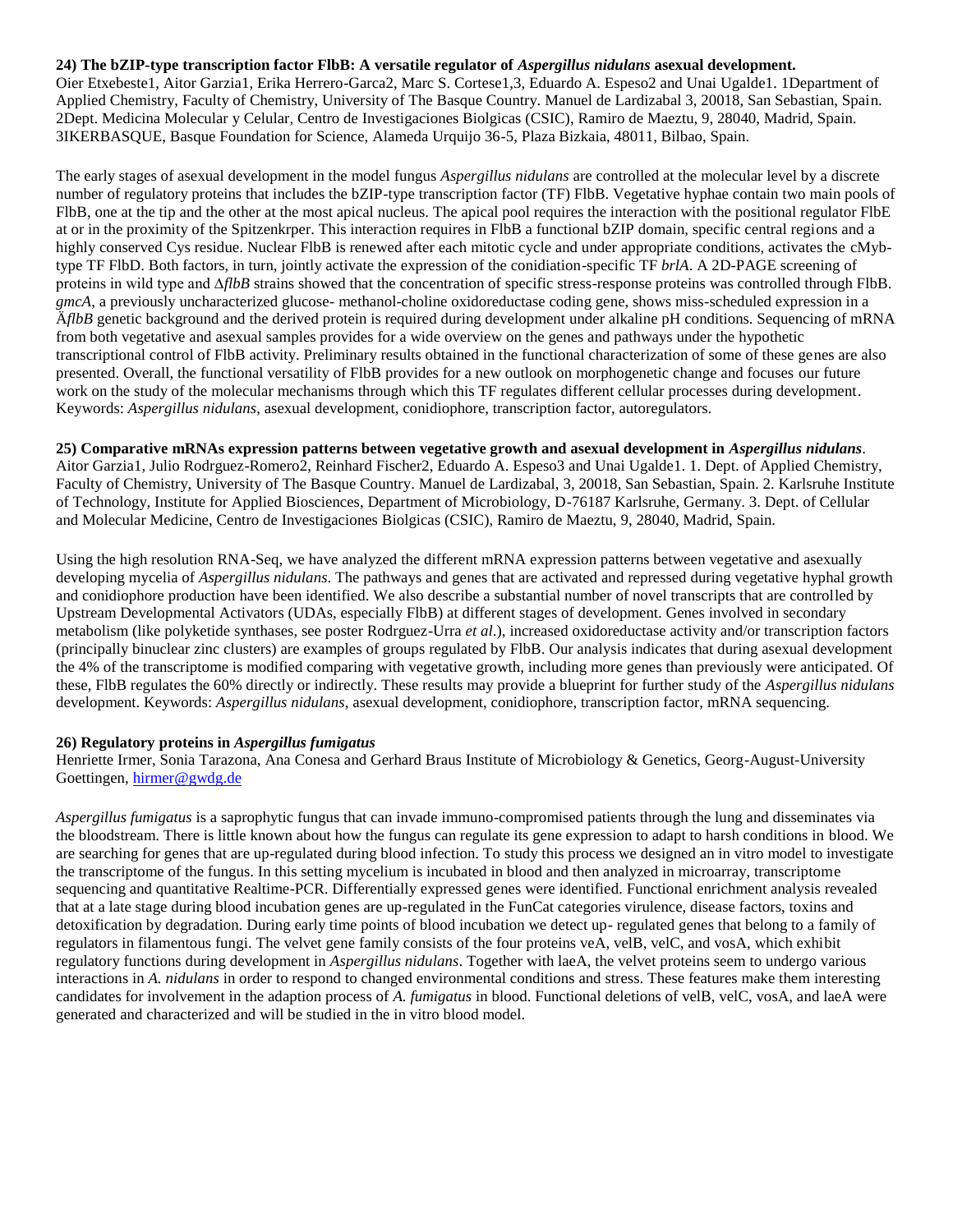## **27) Genome-wide transcriptome and proteome analysis of** *Aspergillus oryzae* **in the hypoxic stress condition**

Ryutaro Jo, Minori Kouno, Ryouko Hamada, Masafumi Tokuoka, Kazuhiro Iwashita (National Research Institute of Brewing, Hiroshima, Japan e-mail: [iwashitact@nrib.go.jp\)](mailto:iwashitact@nrib.go.jp)

In the process of making the Japanese traditional fermented foods, *Aspergillus oryzae* is exposed to hypoxic condition. In this study, we analyzed the effect of hypoxic condition on the physiology of *A. oryzae* using multi-omics analysis. Solid-state cultivation under hypoxic condition effect on morphology of *A. oryzae*, whereas hydrolytic enzyme activities were not significantly different except for glucoamylase. Transcriptional profiling revealed that expression of genes involved in glycolysis and ethanol fermentation were upregulated under hypoxic (4% O  $_2$ ) condition, which is supported at the protein level by proteomic analysis. On the other hand, expression of proteins involved in TCA cycle were decreased under hypoxic condition, which is consistent with the observation in the metabolite analysis where the amounts of organic acids in TCA cycle were increased in hypoxic condition. These results suggested that *A. oryzae* adapts to hypoxic condition by activation of glycolysis at transcriptional level and suppression of aerobic respiration at protein level. In addition, we found that gene expression level of BrlA involved in the conidiation was decreased under hypoxic condition. The BrlA over-expression mutant did not exhibit delayed conidiation, suggesting that atmospheric oxygen concentration effects on conidiation through BrlA gene expression. Our results provide the first report on the global physiological response of *A. oryzae* against hypoxia.

# **CELL BIOLOGY**

## **28) Actin Precedes Myosin in Formation of Contractile Rings in** *Aspergillus nidulans*

Terry W. Hill, Loretta Jackson-Hayes, and Xiao Wang Depts. of Biology and Chemistry, Rhodes College, Memphis, TN, USA

By screening chemically mutagenized strains of the model fungus *Aspergillus nidulans*, we have identified several septation-impaired isolates with mutations occurring in loci different from those of previously- identified *A. nidulans* chr(34)*sep*chr(34) mutations. Here we report that the lesion in one of these strains (RCH2) occurs in a gene that encodes a fungal homologue of mammalian myosin-II (MyoB; AN4706). Sequencing of the *MyoB* allele in the RCH2 strain identifies a point mutation predicted to result in a glycine-toaspartate amino acid substitution at residue 843 in the myosin-II converter domain. This residue is conserved in all fungal, plant, and animal myosin-II sequences that we have examined. The mutation does not prevent localization of the MyoB protein to contractile rings, but it does block ring constriction. Wild type MyoB colocalizes with myosin light chain (MLC; AN6732), tropomyosin (TpmA; AN5686), and alpha-actinin (AcnA; AN7707) in contractile rings. Down- regulation of wild-type MyoB expression under control of the *A. nidulans AlcA* promoter blocks septation and localization of MLC to pre-septal rings, but not localization of actin or TpmA. Similarly, ring targeting of AcnA is blocked by the RCH2 mutation. Conversely, ring targeting of MyoB, AcnA, MLC, and TpmA are all blocked by disruption of filamentous actin using Latrunculin B. We propose, therefore, an chr(34)actin-firstchr(34) model for the relationship between actin and myosin-II in formation of contractile rings.

#### **29) The role of flotillin for the formation of apical Sterol-Rich membrane Domains (SRDs) and visualization of SRDs by Photoactivated Localization Microscopy (PALM).**

Norio Takeshita<sup>1</sup>, Yuji Ishitsuka<sup>2</sup>, Ulrich Nienhaus<sup>2</sup>, Reinhard Fischer<sup>1</sup> Karlsruhe Institute of Technology (KIT), <sup>1</sup>Institute for Applied Biosciences, <sup>2</sup>Institute for Applied Physics, Karlsruhe, Germany [norio.takeshita@KIT.edu](mailto:norio.takeshita@KIT.edu)

Apical sterol-rich plasma membrane domains (SRDs), which can be viewed using the sterol-binding fluorescent dye filipin, are gaining attention for their important roles in polarized growth of filamentous fungi. The microdomain scaffolding protein flotillin was thought to be a good candidate involved in the formation of SRDs. We analyzed the function of the flotillin orthologue FloA by gene deletion and protein localization in the maintenance of SRDs and polarity. SRDs are known to be necessary for the localization of some components of the growth machinery. To investigate deeply the relation of lipid membrane domains and protein localization, the distribution of microdomains in SRDs are analyzed by super-resolution microscope technique, Photoactivated Localization Microscopy (PALM). Raft membranes and non-raft membranes were visualized by each marker protein tagged with photoconvertible fluorescent protein mEosFP for PALM. The size of SRDs is around a few  $\mu$ m, whereas the size of lipid rafts ranges in general between 10-200 nm. In recent years, super-resolution microscope techniques have been improving and breaking the diffraction limit of conventional light microscopy whose resolution limit is 250 nm. In this method, a lateral image resolution as high as 20 nm will be a powerful tool to investigate membrane microdomains.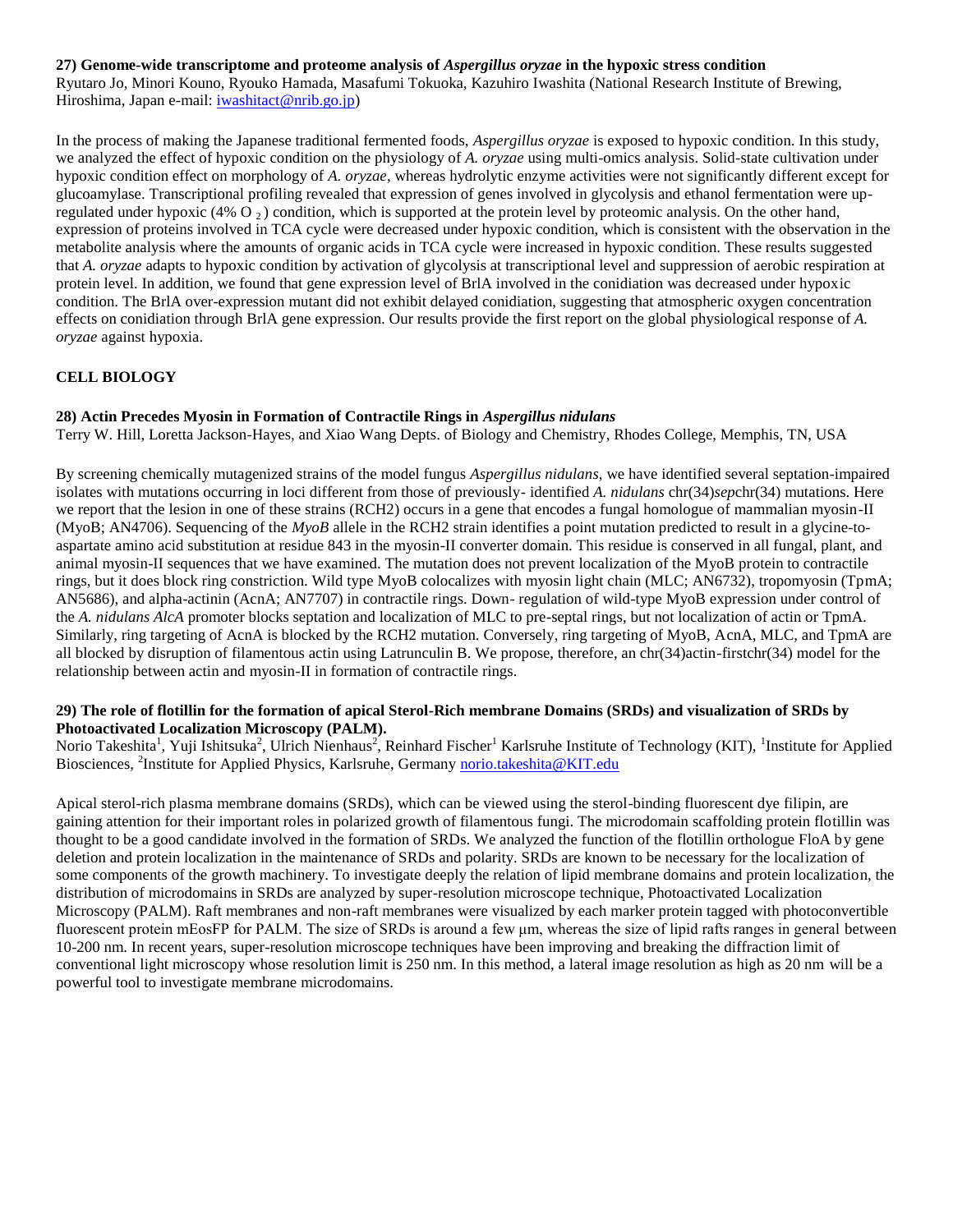## **\*30) Contamination of peripheral venous catheter associated fungal biofilms**

O. Bekkal Brikci-Benhabib<sup>\* f</sup>; Z.Boucherit-Otmani<sup>1</sup>, S.Mehiaoui<sup>1</sup>, K. Boucherit<sup>1</sup>, C. Gendarme<sup>2</sup>. <sup>1</sup>. Laboratoire Antibiotiques Antifongiques, Physico-chimie, Synthse et Activit Biologique, Universit Aboubekr Belkaid de Tlemcen, ALGERIA<sup>2</sup> Laboratoire de Science et Gnie des Surfaces, Service Commun de Microscopie Electronique Nancy,FRANCE

In the hospital, the use of venous catheters for the administration of drugs exposes patients to increased risk for fungal contamination. Yeasts can form biofilms on the surface of catheters. These properties give them resistance to antifungal agents. In an attempt to integrate this clinical reality, we undertook a study in the neonatal unit of EHS(Hospital) in Tlemcen, to isolate *Candida* yeasts from venous catheters directly after excision from newborns hospitalized. The approach is to test the ability of yeasts isolated to form biofilms and to test their resistance against amphotericin B. From 281 samples, 3 strains of *Candida albicans* , one strain of *Candida parapsilosis* and 4 strains *Cryptococcus neoformans* were isolated. The biofilms formed by these yeasts were tested by reduction of tetrazolium salts in polystyrene microplates with 96 wells. The results indicate that yeasts of *Candida* species and *Cryptococcus neoformans* in the biofilm were more resistant to amphotericin B than their planktonic counterparts .

## **31) Proteins necessary for proper COG (conserved oligomeric Golgi) complex function in** *Aspergillus nidulans***.**

Sara Gremillion<sup>1</sup>, Arianne Gauthier<sup>1</sup>, Anthony Ravita<sup>1</sup>, Stacie Allmond<sup>1</sup>, Loretta Jackson- Hayes<sup>2</sup>, Darlene Loprete<sup>2</sup>, and Terry Hill<sup>2</sup> <sup>1</sup>Department of Biology, Armstrong Atlantic State University, 11935 Abercorn Street, Savannah, GA 31419, USA, and <sup>2</sup>Departments of Biology and Chemistry, Rhodes College, 2000 N. Parkway, Memphis, TN 38112, USA. [Sara.Gremillion@armstrong.edu](mailto:Sara.Gremillion@armstrong.edu)

The COG (conserved oligomeric Golgi) complex is associated with tethering of vesicles undergoing retrograde transport within the Golgi apparatus. Studies in animals and yeast revealed that the COG complex is composed of eight protein subunits which form a bilobed structure. In both models, the lobe containing COG1-4 is essential for proper COG function. Little is known of the COG complex in the filamentous fungi. Two temperature sensitive mutants have been discovered in *Aspergillus nidulans*, named *swoP*1 (swollen cell) and *podB*1 (polarity defective). Both mutants display abnormal spore swelling and polarity when grown at a restrictive temperature. Genes complementing the mutations of *swoP*1 and *podB*1 have sequence homology to COG4 (ANID7462.1) and a conserved hypothetical protein, likely COG2 (ANID8226.1), respectively. To study the role of these proteins in the COG complex, an AlcA promoter replacement strategy was performed. When grown on AlcA-suppressive media, the AlcA-promoter COG4 and AlcApromoter COG7 strains displayed wild type growth at a restrictive temperature, while the AlcA-promoter COG1 and AlcA-promoter COG2 strains displayed swollen cells and abnormal polarity similar to that observed in the *swoP*1 mutant phenotype at a restrictive temperature. This data suggest that COG1 and COG2 are necessary for proper function of the COG complex in *A. nidulans* while COG4 and COG7 are not.

# **\*32) Subcellular localization of AREA and AREB under different carbon and nitrogen regimes.**

Maria Macios<sup>1</sup>, Piotr Wgleski<sup>1,2</sup>, Agnieszka Dzikowska<sup>1,2</sup>. <sup>1</sup>Institute of Genetics and Biotechnology, University of Warsaw, Poland <sup>2</sup>Institute of Biochemistry and Biophysics, Polish Academy of Sciences, Poland adzik@igib.uw.edu.pl, [marym@op.pl](mailto:marym@op.pl)

Nitrogen metabolite repression modulates the expression of target genes participating in utilization of alternative nitrogen sources, resulting in transcription only when glutamine or ammonium levels are limiting. In *Aspergillus nidulans* this regulatory mechanism depends on GATA transcription factors AREA and AREB. Both these factors function as a repressor of arginine catabolism genes under nitrogen repressing conditions.The activities of AREA and AREB are differentially regulated by the carbon regime: AREA being necessary for the ammonium repression these genes under carbon repressing conditions, while AREB is primarily involved under carbon-limiting conditions. To invastigate how a subcellural localistion of these two regulators depends on carbon and nitrogen regimes, *A. nidulans* strains expressing AREA and AREB fusions with fluorescent proteins were made and localisation of these two proteins detected under different nitrogen and carbon conditions. Bimolecular Fluorescent Complementation (BiFC) system was also used to determine interactions of AREA and AREB. We also transformed *A. nidulans areB* deletion mutant with *areB* gene from plant pathogen *Fusarium fujikuroi* to check if both proteins are functional homologues.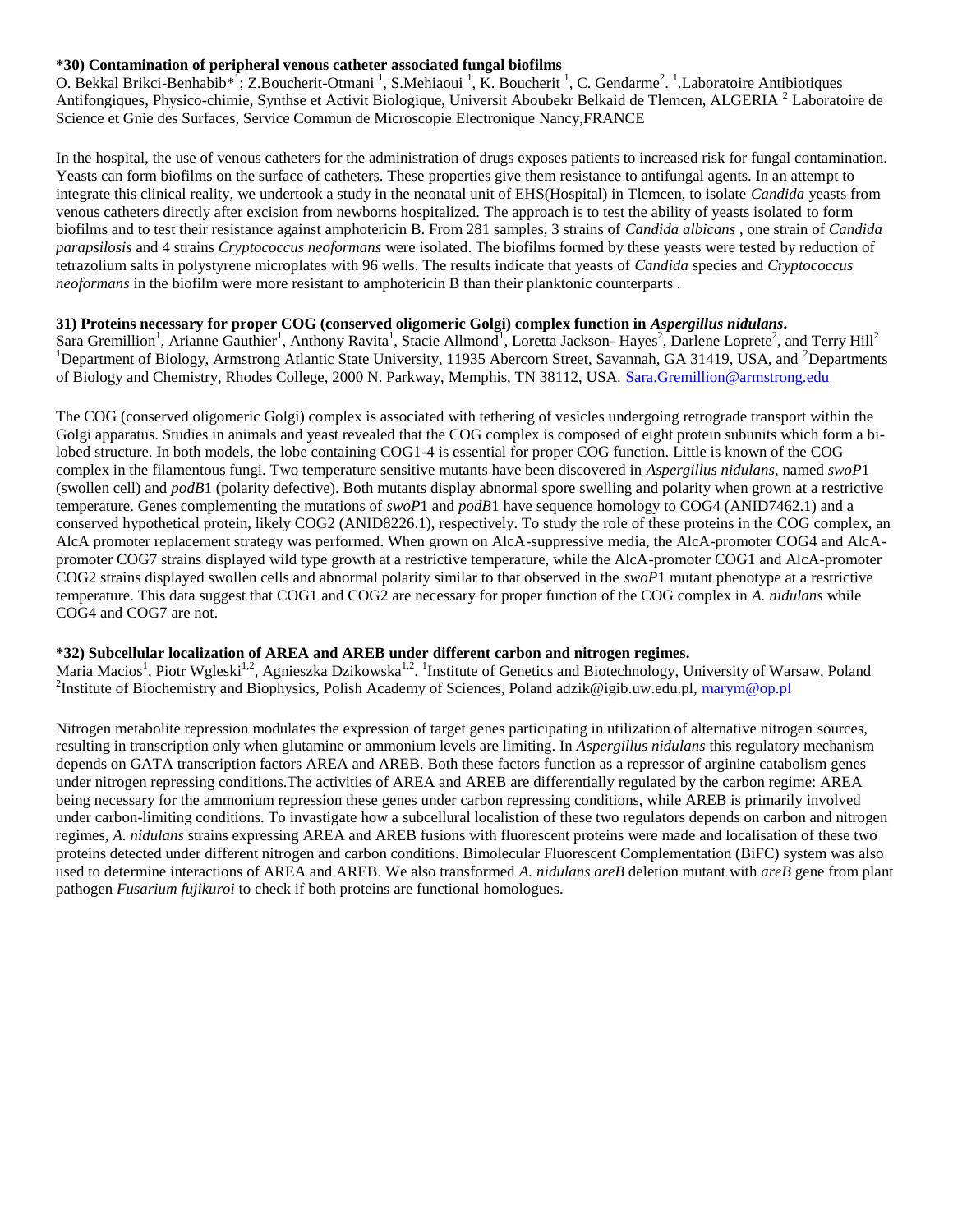**33) Shuttling of entire MAPK module from membrane to nuclear envelope links fungal development to secondary metabolism**  Oezlem Sarikaya Bayram<sup>1</sup>, Oezguer Bayram<sup>1</sup>, Yasar Luqman Ahmed<sup>1</sup>, Jun Ichi Maruyama<sup>1</sup>, Oliver Valerius<sup>1</sup>, Ralf Ficner<sup>1</sup>, Stefan Irniger<sup>1</sup>, Gerhard H. Braus<sup>1,2</sup> <sup>1</sup>Institute of Microbiology & Genetics, Georg August University, Goettingen, Germany <sup>2</sup>Goettingen Graduate School for Neurosciences and Molecular Biosciences

The sexual Fus3 MAP kinase module of yeast is highly conserved in eukaryotes and transmits external signals from plasma membrane to nucleus. The module of the filamentous fungus *Aspergillus nidulans* consisting of the AnFus3 MAP kinase, the upstream kinases AnSte7 and AnSte11 together with AnSte50 adaptor lacks the membrane interacting Ste5 scaffold homolog of yeast. The entire MAPK module interact with each other at the plasma membrane as in yeast. We find a different molecular mechanism how the MAPK signal is transmitted in the filamentous fungus: not only Fus3 but the entire complex of four physically interacting proteins migrates from plasma membrane to nuclear envelope. AnFus3 is the only subunit with the potential to enter the nucleus from the nuclear envelope. AnFus3 phosphorylates the conserved nuclear transcription factor AnSte12 to initiate sexual development and the conserved fungal velvet domain protein VeA to coordinate development with secondary metabolite production. Our data define the nuclear envelope as an additional critical control point for signal delivery of a MAP kinase pathway from the cellular surface through the cytoplasm to target regulators located in the nucleus.

# **\*34) The** *Aspergillus nidulans* **Kinesin-3 Tail Is Necessary And Sufficient To Recognize Modified Microtubules**

Constanze Seidel, Nadine Zekert and Reinhard Fischer, KIT, Dept. of Microbiology, Karlsruhe, Germany, constanze.seidel@kit.edu

Posttranslational microtubule modifications are numerous; however, the biochemical and cell biological roles of those modifications remain mostly an enigma. The *Aspergillus nidulans* kinesin-3 UncA uses preferably modified MTs as tracks for vesicle transportation. Here, we show that a positively charged region in the tail of UncA (amino acids 1316 to 1402) is necessary for the recognition of modified MTs. Chimeric proteins composed of the kinesin-1 motor domain and the UncA tail displayed the same specificity as UncA, suggesting that the UncA tail is sufficient to establish specificity. Interaction between the UncA tail and alpha-tubulin was shown using a yeast two-hybrid assay and in *A. nidulans* by bimolecular fluorescence complementation (BiFC). Our data show that specificity determination depends on the tail rather than the motor domain, as has been demonstrated for kinesin 1 in neuronal cells. In a non-targeted Y2H approach interaction partners of this region were identified, because they are most likely involved in the recognition of MT subpopulations. Several candidates were confirmed using BiFC. Two are associated with vesicles; one is a predicted siderophore uptake transmembrane transporter and the other one was previously shown to be involved in ER to Golgi vesicle-mediated transport. The deletion of another fished interactor with similarity to Phosphatidylinositol 3- & 4-kinase family showed strongly reduced growth.

## **\*35)** *Aspergillus fumigatus* **counteracts nitric oxide stress**

 $Katrin \text{ Lapp}^1$ , M. Voedisch<sup>1</sup>, O. Kniemeyer<sup>1</sup>, I. D. Jacobsen<sup>2</sup>, T. Heinekamp<sup>1</sup>, A. A. Brakhage<sup>11</sup>Hans-Knoell-Institute, Molecular and Applied Microbiology, Jena, Germany <sup>2</sup>Hans-Knoell-Institute, Microbial Pathogenicity Mechanisms, Jena, Germany

*Aspergillus fumigatus* is a saprophytic mold that can cause life- threatening infections in immunocompromised patients. In the lung, inhaled conidia are confronted with immune effector cells, i.e., macrophages and neutrophil granulocytes. After recognition, the conidia are phagocytosed and attacked by host-derived reactive oxygen species and antimicrobial proteins. In recent studies it was shown that macrophages and neutrophils produce nitric oxide intermediates that are putatively involved in killing of the fungus. *A. fumigatus* produces several enzymes potentially involved in RNI detoxification, two flavohemoglobins, FhpA and FhpB, and the Snitrosoglutathion reductase GnoA. To elucidate the role of these enzymes in detoxification of RNI, deletion mutants of FhpA, FhpB and GnoA encoding genes were generated. Mutant strains exhibited enhanced sensitivity against the NO donor DETA-NO. To investigate the role of RNI and its detoxification in fungal pathogenicity, virulence of the delta*gnoA* mutant was analysed in a cortisone acetate murine infection model for invasive aspergillosis. However, no difference in pathogenicity was detectable compared to the wild type and complemented strains. Therefore, the ability to detoxify host-derived RNI does not have a major influence on virulence of *A. fumigatus*.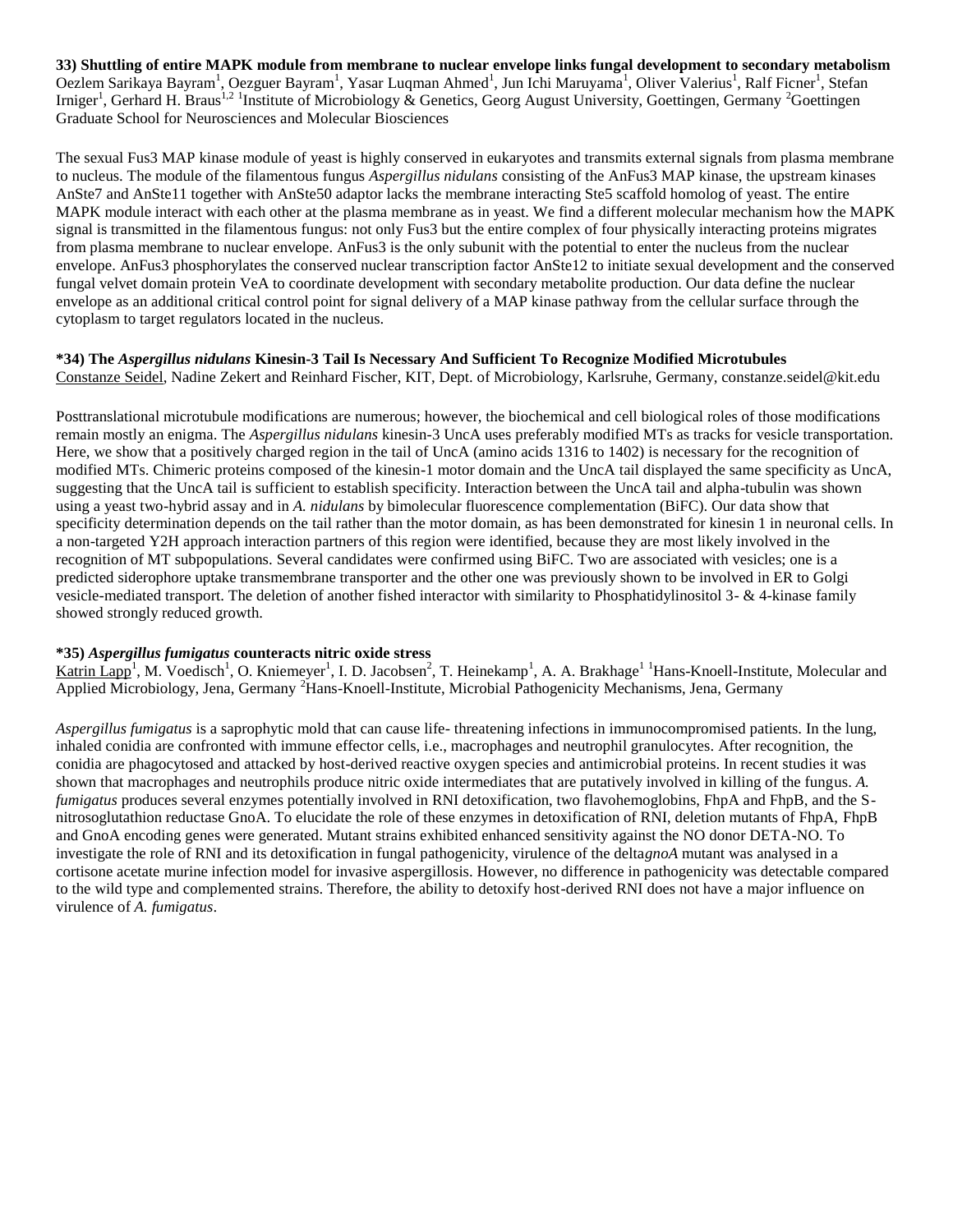#### **36) Transcript of heterologous gene is stabilized by codon optimization of premature polyadenylated region in** *A. oryzae* Mizuki Tanaka, Masafumi Tokuoka, Takahiro Shintani, Katsuya Gomi. Tohoku Univ., Japan. mizu-t@biochem.tohoku.ac.jp

By using the mite allergen Der f 7 as a model, we have previously revealed that the transcript of AT-biased heterologous gene was polyadenylated prematurely within the coding region in *A. oryzae*. In addition, we have also revealed that this premature polyadenylation was prevented by codon optimization of the Der f 7 cDNA, resulting in the increase in its steady-state mRNA level. In this study, we examined the stability of transcription products derived from the heterologous gene in *A. oryzae* by using 1,10 phenanthroline as a transcription inhibitor. The transcript product of native Der f 7 cDNA fused to glucoamylase gene (*glaA*) was degraded rapidly, and half-life of this mRNA was approximately 13 min. On the other hand, half-life of codon-optimized Der f 7 mRNA fused to *glaA* was approximately 43 min, and this half-life was equal to that of endogenous *glaA* mRNA. These results indicated that Der f 7 mRNA is significantly stabilized by codon optimization. In addition, Der f 7 mRNA was stabilized by codon optimization of only the 3'-half region, in which premature polyadenylation sites were exclusively situated, and half-life of this chimeric Der f 7 mRNA was approximately 39 min. This suggested that destabilization of native Der f 7 mRNA is mainly triggered by premature polyadenylation within the coding region. To our knowledge, this report provides the first experimental evidence that heterologous mRNA is stabilized by codon optimization in eukaryotes.

## **\*37) Functional analysis of Hsp70 family protein SsaA in** *A. oryzae***.**

Ayumi Ohba, Mizuki Tanaka, Takahiro Shintani, Katsuya Gomi. Div.Biosci.Biotechnol.Future Bioind., Grad.Sch.Agric.Sci., Tohoku Univ, Japan.

*A. oryzae* exhibits azole drug resistance through overexpression of ABC transporter genes such as *atrA* , *atrF*, and *atrG*. Expression of these transporter genes is regulated by a Zn(II)Cys6 transcription factor, AtrR. Although it was suggested that AtrR shows different responses dependent on azole drug species, the detailed mechanism underlying regulation of AtrR in expression of the ABC transporter genes has not been elucidated. Since in *Saccharomyces cerevisiae* the AtrR counterpart Pdr1/Pdr3 are associated with Mediator protein complex, we examined whether or not there are Mediator-like proteins or co-activators interacted with AtrR in *A. oryzae*. To identify such proteins, a tandem affinity purification (TAP) moiety was fused to AtrR, with which candidate proteins prepared from the fungal mycelium were co-immunoprecipitated. The tandem mass spectrometry analysis showed that one of proteins enriched in the co-immunoprecipitated fraction was Hsp70 family protein, an ortholog of yeast Ssa1 (SsaA). In *S. cerevisiae* Pdr1 is positively regulated by Hsp70 protein Ssz1 and Pdr3 is negatively regulated by Ssa1/2. We constructed an overexpression strain of *ssaA* in *A. oryzae* and examined the involvement of the gene in the drug resistance. Overexpression of *ssaA* resulted in a slight decrease in azole drug resistance. In addition, this strain also showed a decrease in the expression of ABC transporter genes. These results suggested that AtrR is negatively regulated by SsaA in *A. oryzae*.

## **38)** *gcsA***, an ARF-GAP-Encoding gene in** *A. fumigatus.*

Ricardo Almeida 1,2, Ana Carolina Gratieri Maciel 1, Gustavo Goldman 1, Iran Malavazi 3, Marcia R. von Zeska Kress 1 1 Pharmaceutical Science Faculty of Ribeirao Preto, USP; 2 UEL-PR; 3 Genetics and Evolution Department, UFSCar, SP, Brazil [\(kress@fcfrp.usp.br\)](mailto:kress@fcfrp.usp.br)

*Aspergillus fumigatus* is one of the most important airborne pathogenic fungi, which has the potential to cause Invasive Pulmonary Aspergillose (IPA). Sphingolipids are the major component of the eukaryotic plasma membrane and are involved in the cell wall integrity and virulence. The ADP-ribosilation factor (ARF) family of proteins belongs to the Ras superfamily of small GTPases. The hydrolysis of ARF GTP-bound is mediated by GTPase-activating proteins (GAPs). ARF-GAPs are required for vesicular coat formation in endocytic pathway and have been related to hyphal growth, drug resistance and virulence in *C. albicans*. In this work we identified *gcsA*, the *C. albicans age3* ortholog gene in *A. fumigatus. gcsA* null mutant has normal hyphal growth, and decreased cell polarization in the presence of Myriocin, an inhibitor of serine palmitoyltransferase, the first step in sphingolipids biosysthesis. The absence of *gcsA* gene shows no differences in sensitivity to members of antifungal classes. The null mutant was not able to form biofilm, and was attenuated in virulence in an IPA mouse model. Thus, despite the *gcsA* null mutant has shown a normal sensitivity to antifungal agents, it has presented a role at the sphingolipids biosinthesis and virulence attenuation, suggesting a probable distinct function of this gene in *A. fumigatus*. Acknowledgments: FAPESP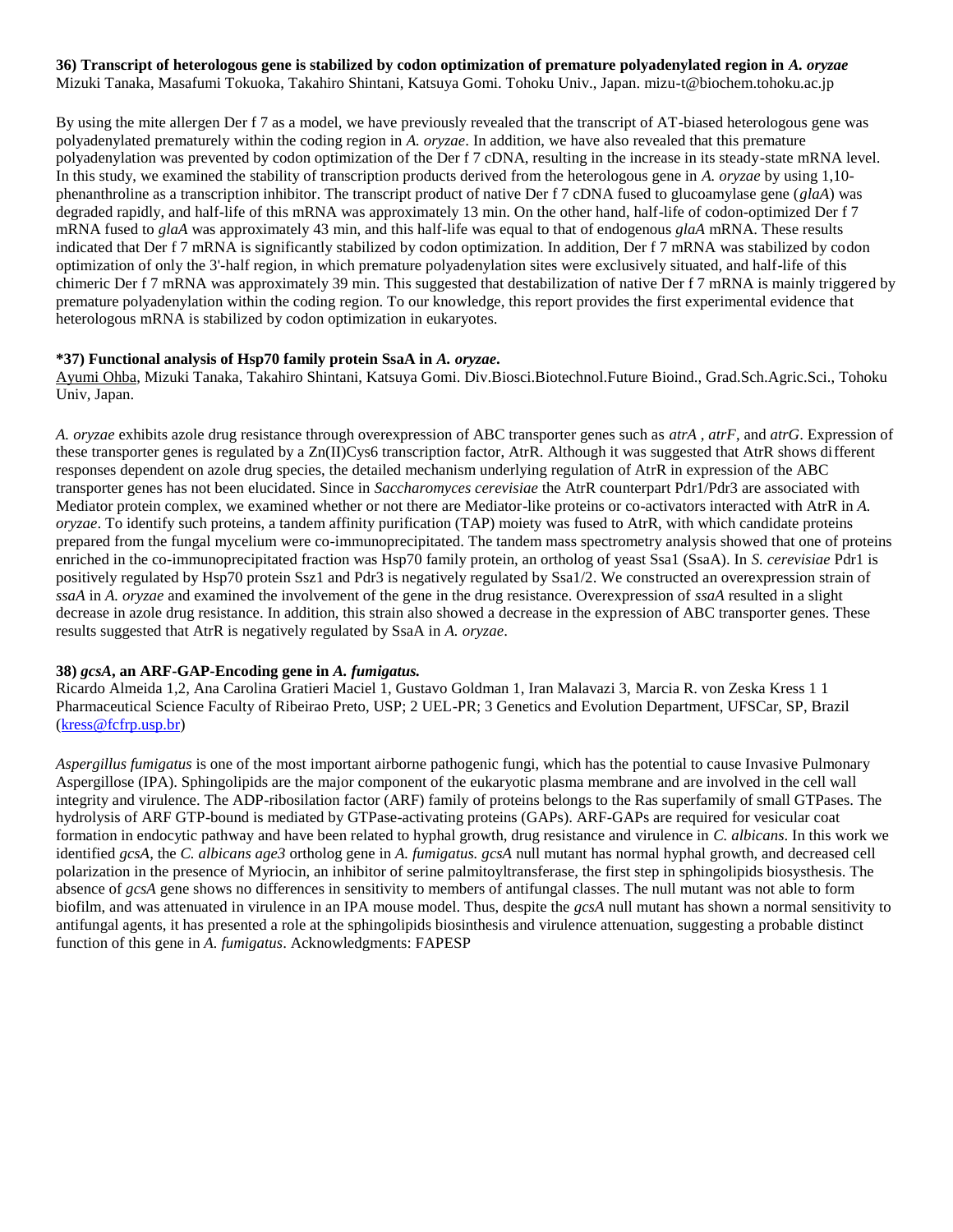## **39) Galactofuranose biosynthesis in** *Aspergillus niger* **provides new opportunities for industrial applications in the field of red and white biotechnology**

Joohae Park<sup>1</sup>, Boris Tefsen<sup>2</sup>, Ellen Lagendijk<sup>1</sup>, Doreen Schachtschabel<sup>1</sup>, Irma van Die<sup>2</sup>, Arthur Ram<sup>1,3</sup> 1) Leiden University, Institute of Biology Leiden, Molecular Microbiology and Biotechnology, Sylviusweg 72, 2333 BE Leiden,The Netherlands 2) Department of Molecular Cell Biology and Immunology, VU University Medical Center, van den Boechorststraat 7, 1081 BT Amsterdam, The Netherlands, 3) Kluyver Centre for Genomics of Industrial Fermentation, P.O box 5057, 2600 GA Delft, The Netherlands

Galactofuranose-containing glycoconjugates are present in numerous microbes, many of which are pathogenic for humans. Metabolic aspects of the monosaccharide biosynthesis have proven difficult to elucidate, because galactofuranose metabolites and glycoconjugates are relatively unstable during analyses. Recent advances with genetic approaches have facilitated a better understanding of galactofuranose metabolism. Galactofuranose (Galf) the five-ring isomer of galactopyranose (Galp), is an essential component of the cell wall and required for a structural integrity [1-2]. Recently it has been postulated that Galp bound to UDP, is converted to Galf by a UDP- galactopyranose mutase (UGMA) and subsequently transported into the Golgi by a Galf-transporter named GlfB [3] for the further biosynthesis of e.g. galactomannan, galactoaminogalactan and cell wall glycoproteins (galactomannoproteins) [4-6].

# **40) Peroxisomal localization of siderophore biosynthesis in** *Aspergillus ssp.*

Mario Gruendlinger<sup>1</sup>, Michael Hynes<sup>2</sup> and Hubertus Haas<sup>11</sup> Division of Molecular Biology, Medical Univerisity, Innsbruck <sup>2</sup>Department of Genetics, University of Melbourne, Australia

Virtually all organisms require iron as an essential nutrient. Siderophores, low molecular mass, iron-specific chelators, play a central role in iron acquisition, iron storage and virulence of various phyto- and animal- pathogenic fungi. However, the subcellular localization of siderophore biosynthesis is unknown. *A. fumigatus* and *A. nidulans* produce two major siderophores: extracellular triacetylfusarinine C (TAFC) for iron acquisition and intracellular ferricrocin (FC) for iron storage. Interestingly, two TAFC biosynthetic enzymes, SidH (cis-anhydromevalonyl CoA-hydratase) and SidF (N5-hydroxyornithine:cis--anhydromevalonyl CoA-N5 transacylase), possess putative peroxisomal targeting signals type 1 (PTS1), which are highly conserved in their orthologs of Aspergillus ssp. . Using N-terminal GFP- tagging of SidH and SidF, we could show that the TAFC biosynthesis is, in part, localized in peroxisomes. Additionally SidH were localized in peroxin mutant strains of A. nidulans to confirm PTS1 dependent import. Peroxins are proteins critical for peroxisome biogenesis (e.g. PexC) or protein targeting into peroxisomes (e.g. PexE). Furthermore peroxin mutant strains were compared to the wild type with respect to siderophore biosynthesis and growth rate during iron-replete and iron depleted conditions to show the role of peroxisomes in iron acquisition. This is the first description of peroxisomal localization of siderophore biosynthetic steps.

## **BIOCHEMISTRY AND METABOLISM**

## **\*41) The Interplay of Vacuolar and Siderophore-mediated Iron Storage in the Opportunistic Fungal Pathogen** *Aspergillus fumigatus*

F. Gsaller<sup>1</sup>, M. Eisendle<sup>1</sup>, B. Lechner<sup>1</sup>, M. Schrettl<sup>1</sup>, D. Mueller<sup>1</sup>, H. Lindner<sup>2</sup>, B. Sarg<sup>2</sup>, S. Geley<sup>3</sup>, H. Haas<sup>1 1</sup> Division of Molecular Biology, Biocenter, Medical University of Innsbruck, Austria; <sup>2</sup>Division of Clinical Biochemistry, Biocenter, Medical University of Innsbruck, Austria; <sup>3</sup>Division of Molecular Pathophysiology, Biocenter, Medical University of Innsbruck, Austria

Iron is an essential element for all eukaryotes but its excess is deleterious. Iron homeostasis results from tight regulation of iron acquisition and iron storage. *A. fumigatus* produces the extracellular siderophores triacetylfusarinine C (TAFC) and fusarinine C (FSC) for iron uptake and the intracellular siderophores ferricrocin (FC) and hydroxyferricrocin for iron distribution and storage. Siderophore biosynthesis is important for the adaptation to iron starvation and therefore crucial for virulence. Intracellular iron excess has been shown to increase the content of FC-chelated iron and the expression of AFUA 4g12530, termed CccA, which shows similarity to the vacuolar iron importer Ccc1 of *S. cerevisiae*. These data indicate a role of both the vacuole and FC in iron detoxification. Green fluorescence protein-tagging confirmed localization of CccA in the vacuolar membrane. During high iron conditions genetic inactivation of CccA impaired growth, in particular in combination with derepressed iron uptake due to deficiency in the iron regulator SreA. In contrast, overproduction of CccA increased iron resistance. Inactivation of FC biosynthesis did not affect iron resistance. Lack of FC, CccA and in particular both, increased the cellular content of iron chelated by FSC/TAFC breakdown products. A delayed release of iron from FSC/TAFC degradation products might represent another iron detoxifying mechanism. Our data indicate that vacuolar rather than FC-mediated iron storage is the major iron detoxifying mechanism of *A. fumigatus*.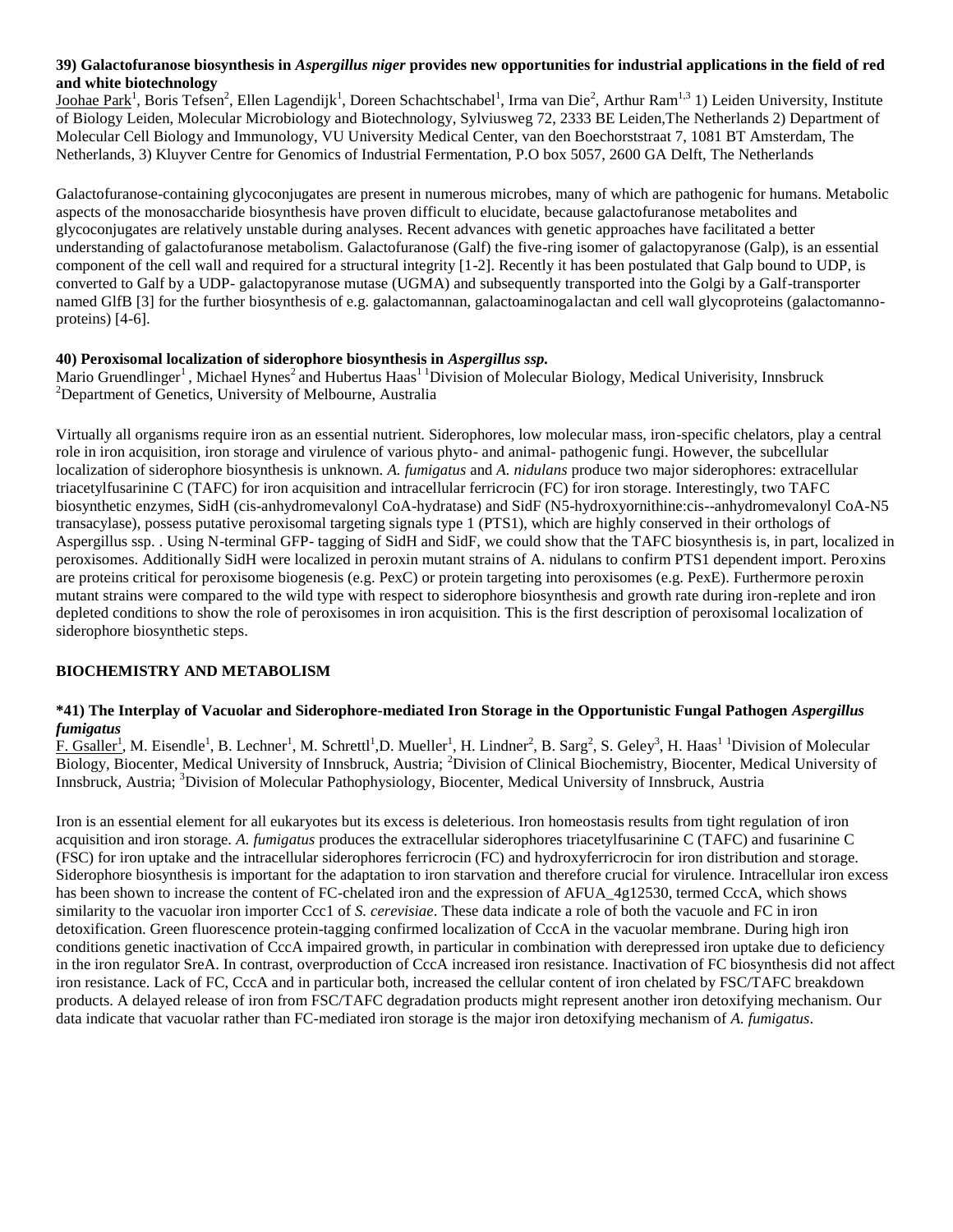## **\*42) A naphthopyrone synthase-like PKS from** *Aspergillus terreus* **produces phytotoxins**

Markus Gressler<sup>1</sup>, Christoph Zaehle<sup>2</sup>, Sabrina Boldt<sup>2</sup>, Christian Hertweck<sup>2</sup> and Matthias Brock<sup>1</sup> Research Group Microbial Biochemistry and Physiology; <sup>2</sup>Department of Biomolecular Chemistry, HKI Jena, Beutenbergstrasse 11A, 07745 Jena, Germany;

*Aspergillus terreus* is a saprophytic filamentous fungus with its natural habitat in soil, compost or associated with decaying fruit. *A. terreus* has a large potential to produce a wide variety of different secondary metabolites. However, it lacks a polyketide synthase (PKS) gene conserved in all related Aspergillus species that produces a naphthopyrone derivative responsible for colouration of conidia. Here, we discovered that in *A. terreus* the PKS most closely related to naphthopyrone synthases produces a phytotoxin. Analysis of HPLC profiles from a PKS deletion mutant revealed that it is required for the synthesis of at least 15 different metabolites, among them the major metabolite terrein. This well-known phytotoxin is a strong antioxidant that shows weak toxicity to mammalian cells but potently harms the surface of several fruits. Using a beta- galactosidase reporter strain we observed a weak expression of the gene cluster on minimal media and moderate activation on complex media. Interestingly, expression strongly increased in presence of plant derived compounds such as malt extract or different fruit juices. This indicates a specific recognition of yet unknown plant compounds resulting in phytotoxin production. Further analyses of the gene cluster and its metabolites are under investigation.

**43) Signaling the induction of sporulation involves the interaction of two secondary metabolites in** *Aspergillus nidulans* Ana Belen Rodrguez-Urra,1 Carlos Jimnez,2 Mara Isabel Nieto,2 Jaime Rodrguez,2 Hideo Hayashi3 and Unai Ugalde1\*. 1. Department of Applied Chemistry, Faculty of Chemistry, University of The Basque Country, San Sebastian 20018, Spain.2. Departament of Fundamental Chemistry, Faculty od Sciences.Campus da Zapateira, University of A Corua, 15071 A Corua, Spain. 3. Graduate School of Life and Environmental Sciences, Osaka Prefecture University, 1-1 Gakuen-chou, Naka-ku, Sakai, Osaka 599- 8531, Japan.

When growing *Aspergillus nidulans* hyphae encounter the atmosphere they initiate a morphogenetic program leading to the production of spore- bearing structures called conidiophores. Mutants defective in the *fluG* gene fail to initiate asexual sporulation because they lack an endogenous diffusible factor that purportedly accumulates on aerial hyphae, thus signaling development. Culture extracts from a wild type strain can, however, complement this defect when added exogenously. Through a bioassay- guided purification of culture extracts of a wild type strain, a factor that reverted the non-sporulating phenotype of a *fluG* deletion mutant was purified and identified as dehydroaustinol. This meroterpenoid was only active in fractions containing the orsellinic acid derivative diorcinol. This compound interacts with dehydroaustinol to form an adduct, detected by HRMS in a LC-MS experiment, which prevented dehydroaustinol crystal formation, facilitating its access to the putative receptor. This is, to our knowledge, the first instance in which a signaling compound requires the presence of an assisting molecule to facilitate its mode of action. Keywords: *Aspergillus nidulans*, asexual development, conidiophore, autoregulators.

**\*44) Effects of AOX gene knockout in antioxidant enzyme transcripts of** *Aspergillus fumigatus* **exposed to menadione**  Rodrigues, Renata<sup>1</sup>, Fernanda Cardoso<sup>4</sup>, Silveli Suzuki<sup>4</sup>, Gustavo Goldman<sup>2,3</sup>, Carlos Curti<sup>1</sup>, and Sergio Uyemura<sup>11</sup> Dep Clinical, Toxicological and Bromatological Analysis, USP, Ribeiro Preto, Brazil. <sup>2</sup>Dep Pharmaceutical Sciences, USP, Ribeiro Preto, Brazil.  ${}^{3}$ Brazilian Bioethanol Science and Technology Laboratory, Campinas, Brazil.  ${}^{4}$ Dep Biochemistry, USP, Ribeiro Preto, Brazil.

Alternative oxidase (AOX) plays an important role in the protection against macrophage ROS-mediated killing in *A. fumigatus*. In order to evaluate the interaction between cytoplasmic antioxidant enzymes and AOX within oxidative environment, we quantified the transcript production of antioxidant enzymes in AOX-knockouted (dAOX) strains treated with menadione in both germinant and hyphal phases of development. Transcripts were quantified with TaqMan qPCR, comprising 12 genes, including those related to thyolic, superoxide dismutase (SOD), catalase (Cat), glutathione reductase and cytochrome C peroxidase enzymes. Hyphae presented higher average levels (60%) of mRNA than germinants relative to untreated dAOX strain, suggesting their higher sensitivity to prooxidant. For both development phases, SOD2 showed the largest relative ammounts of transcripts (at least 10 times higher than control). Other relevant enzyme transcripts include thioredoxin (25.8 times) and Cat1 (12.9 times) for germinants, and glutaredoxin (11.9 times) for hyphae. The transcript production of those enzyme seems to be positively modulated by the AOX knockout. When menadione-treated CEA17 strain (positive for AOX gene) are used as control, thiolic enzyme transcripts are particularly abundant in germinants (1.73 times), whereas Cat1 showed the highest levels of transcripts in hyphae (2.25 times). These results suggest distinct mechanisms of antioxidant compensation during early and late phases of fungus development. The results were partially corroborated by a specific assay of catalase activity with total proteic extracts. The activity was significantly higher in hyphae than in germinants (*p* < 0.003), suggesting its high correlation with fungus development. Financial Support: FAPESP, CNPq, CAPES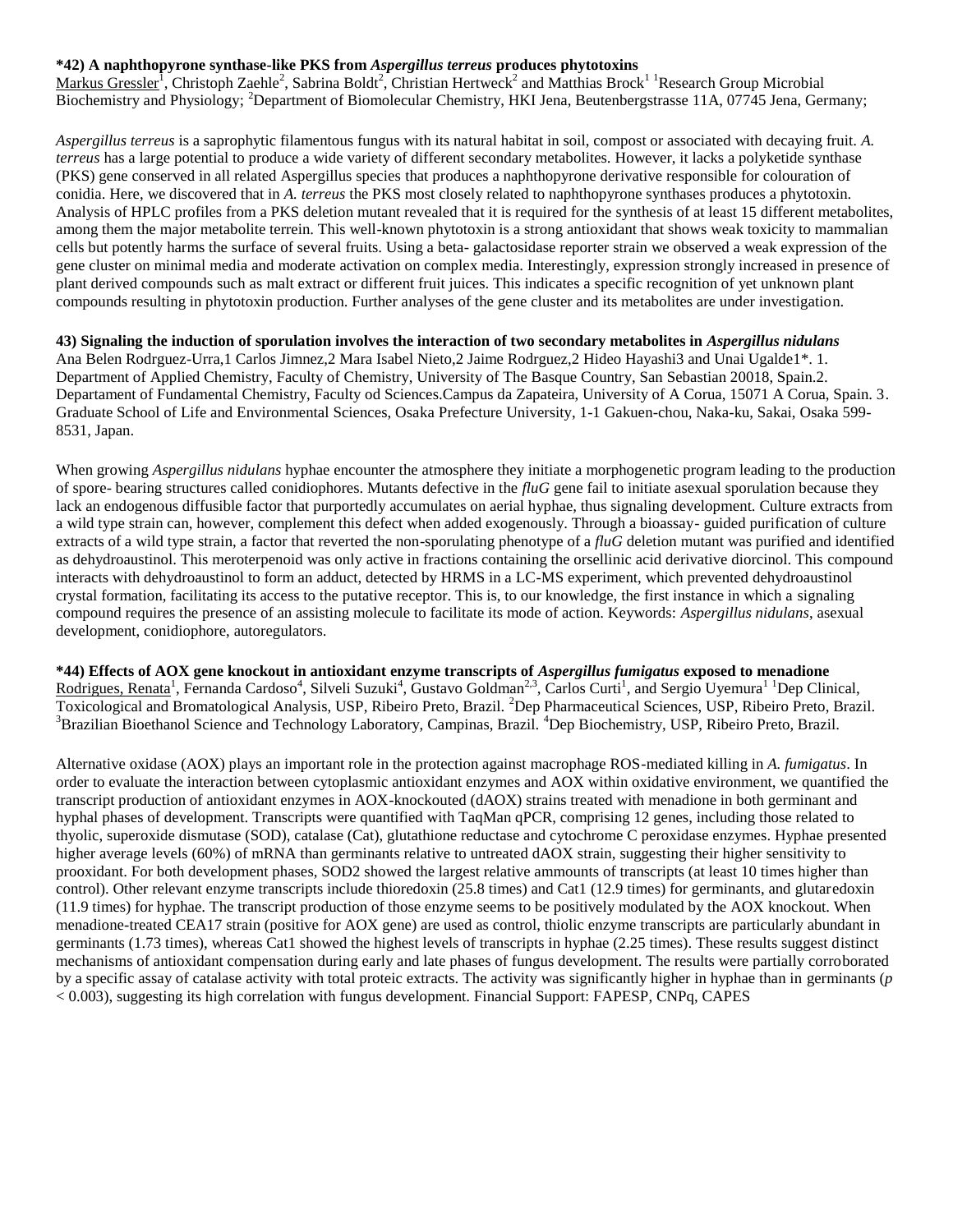**\*45) Mannitol-1-phosphate dehydrogenase is essential for the development of extreme stress resistant fungal ascospores**. Timon Wyatt, Richard van Leeuwen, Tineke van Doorn and Jan Dijksterhuis CBS Fungal Biodiversity Centre, Utrecht, the Netherlands

Ascospores of *Neosartorya fischeri* exhibit extreme stress resistance. They survive extreme drought (down to 0.5% rh), high temperature (20 minutes at  $85^{\circ}$ C), high pressure (6000 Bar) and various chemical stresses (e.g. pH and salt stress). The spores are constitutively dormant and can survive several years in a dormant state. Exit of dormancy, and subsequent germination, can be realized by a short heat flash at 85°C. While much research focussed on the characterization of spores, not a lot is known about the process of ascospore development. During maturation ascospores become more heat resistant; this is accompanied with an increase of micro-viscosity and compatible solutes. A remarkable observation is the high concentration of mannitol in young spores, which slowly decreases during maturation of the spores. To evaluate the role of mannitol in development of ascospores, two genes involved in the mannitol metabolism (MPD & MDH) are deleted. The MPD mutant is not producing fully developed ascospores, while the formation of ascomata and asci is not affected. Within conidia, mannitol is thought to play a role in stress resistance and dormancy. We hypothesize a different role of mannitol. High mannitol concentration could result in an osmotic pressure, attracting water and nutrients to the ascocarp. Ongoing research on the promoter of the two mannitol synthesis genes and qPCR will give us more information about when and where MPD is transcribed.

**\*46) Characterization of Aspergillus niger chitinases involved in aging identifies a novel activity in fungal GH18 chitinases**  J.M. van Munster<sup>1</sup>, B.M. Nitsche<sup>2</sup>, A.F.J. Ram<sup>2</sup>, R.M. van der Kaaij<sup>1</sup>, L. Dijkhuizen<sup>1</sup>, M.J.E.C. van der Maarel<sup>1 *1 Microbial*</sup> *Physiology , University of Groningen, The Netherlands. <sup>2</sup>Molecular Microbiology, Leiden University, The Netherlands* J.M.van.Munster@rug.nl Aging and stress conditions during industrial fermentations of *Aspergillus niger* may lead to the initiation of sporulation and autolysis, during which glycoside hydrolases (GH) can modify the cell wall structure. A full understanding of processes taking place during aging and nutrient starvation contributes to the identification of strategies to increase fermentation efficiency. Using transcriptome analysis, we identified glycoside hydrolases of *A. niger*produced by aging and nutrient starved mycelium. Two enzymes, putative chitinases, were heterologously expressed, purified and characterised to gain more insight in their physiological and metabolic function. CfcA releases mainly chitobiose from the non-reducing end of chitin oligosaccharides and from chitin present in the fungal cell wall. CfcI is capable of hydrolysing chitotriose and longer chitin oligosaccharides. CfcI functions by cleaving off monomers, possibly in a processive mode, acting on the reducing end of the oligosaccharide substrates. To the best of our knowledge, this activity has not been reported before for fungal chitinases of glycoside hydrolase family 18. We acknowledge AgentschapNL for funding IOP Genomics project IGE07008

# **47) Inhibition of ochratoxin A production in** *Aspergillus carbonarius* **by hydroxycinnamic acids from grapes** Giancarlo Perrone<sup>1</sup>, Vincenzo Achille<sup>1</sup>, Antonia Gallo<sup>1</sup>, Valentina Picchi<sup>2</sup>, Miriam Haidukowski<sup>1</sup> and Roberto Lo Scalzo<sup>2</sup>. <sup>1</sup>Institute

of Sciences of Food Production, National Research Council, 70126 Bari, Italy <sup>2</sup>Research Unit of Food Technology, Agricultural Research Council, Milan, Italy

Hydroxycinnamic acids: caffeic, coumaric and ferulic acid (HCAs) are endogenous components of grapes and have been reported to inhibit growth of a variety of organisms including fungi and bacteria. They are mostly represented in berry skin and pulp by caftaric, coutaric and fertaric acid, the tartaric esters. Ferulic acid has been proposed recently as a new antifungal agent against the *Dekkera*, spoilage of wines. In this respect, ochratoxin A (OTA), a nephrotoxin with carcinogenic properties, produced by *Aspergillus* and *Penicillium*, is considered the main contaminant of wines, relevant for human health risk. In addition, studies on phenolics and flavonoid compounds have showed the effect of some of them on growth and OTA biosynthesis in *A. carbonarius*. We investigated the activity of the free hydroxycinnamic acids, caffeic, p-coumaric and ferulic, on growth and ochratoxin A production by *A. carbonarius* in artificial and natural substrate. Interestingly, ferulic acid resulted the most effective in reducing OTA biosynthesis already at 0,3 mg/ml without any reduction of fungal growth. The effect on genes involved presumably in OTA biosynthetic pathway has also been investigated. This research was supported by Ministerial project ALISAL-DM 11008/73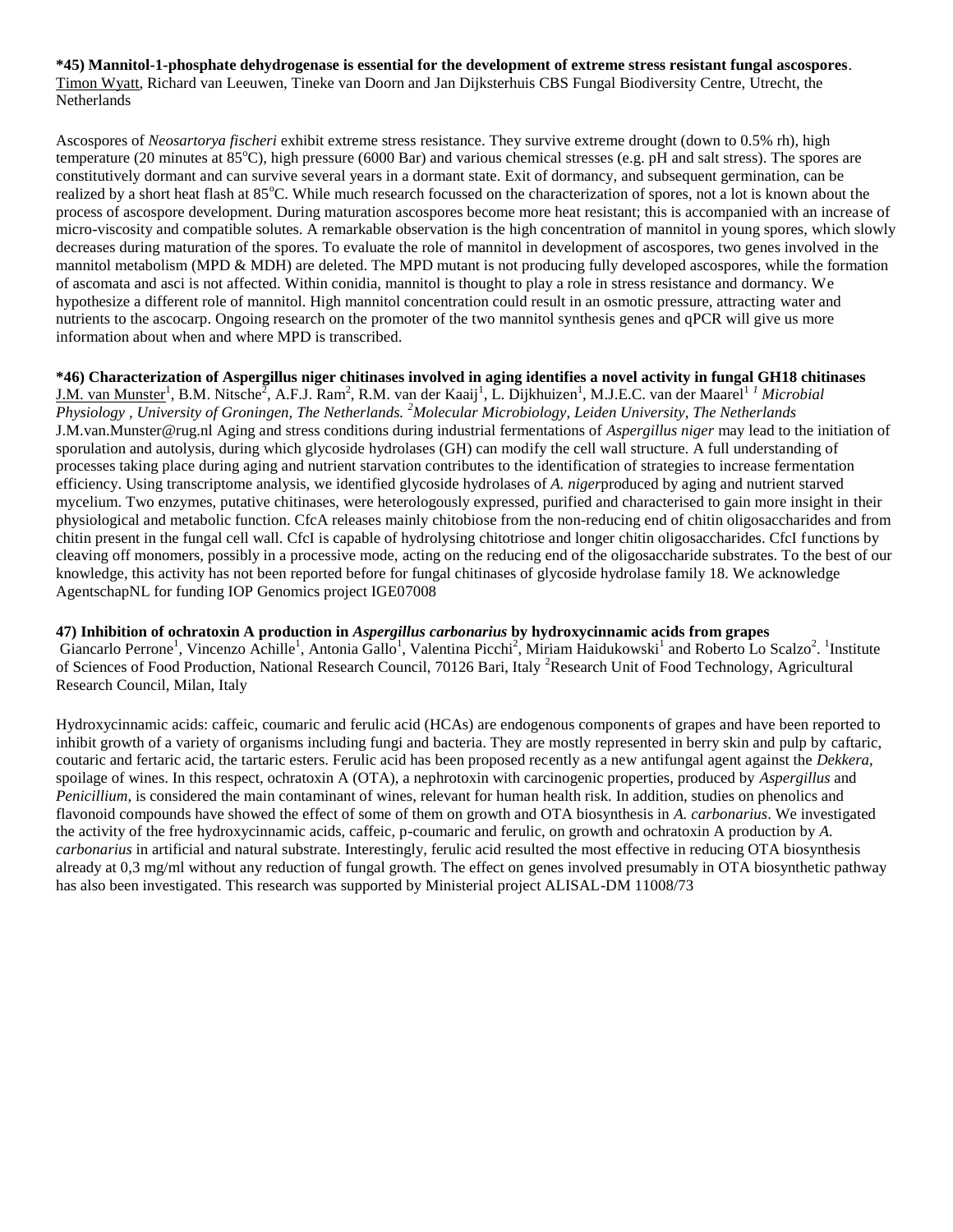#### **\*48) A proteome reference map of** *Aspergillus nidulans* **and new putative targets of the AnCF complex**

K. Tuppatsch, O. Kniemeyer, P. Hortschansky, A. A. Brakhage Department of Molecular and Applied Microbiology, Leibniz Institute for Natural Product Research and Infection Biology (HKI), Jena, Germany [katja.tuppatsch@hki-jena.de](mailto:katja.tuppatsch@hki-jena.de)

The mould *Aspergillus nidulans* is a well suited model organisms for filamentous fungi and is closely related to many *Aspergillus* species of industrial and medical interest. With the completion and publication of the *A. nidulans* genome it is feasible to study gene expression and protein production on a global scale. A variety of transcriptome studies have been already carried out for *A. nidulans*. By contrast, only little information is available about the dynamic changes of the proteome of *A. nidulans* upon environmental changes, stress conditions or genetic modifications. Furthermore, no proteome map for has been published so far. For this reason, we established the first 2-D reference map for the intracellular protein fraction of *A. nidulans* strain TNO2A7. After 2D-gel electrophoretic separation, visualisation of proteins by Coomassie staining and image analysis with Delta 2D, 435 spots representing 364 different proteins were identified by MALDI-TOF-MS/MS analysis. Quantitative proteomic analysis of a *hapC* deletion mutant revealed many proteins with difference in abundance in comparison to the wild type. Two proteins, a conserved hypothetical protein and a guanine nucleotide dissociation inhibitor, were found to be putative, so far uncharacterised targets of the AnCF complex. Knock-out and double knock-out strains of the corresponding genes are in progress.

# **\*49) Expression Response Of** *Aspergillus oryzae* **To Different Nitrogen Sources In Batch Cultivations**

Christoph Knuf<sup>1</sup>, Intawat Nookaew<sup>1</sup> and Jens Nielsen<sup>11</sup> Systems and Synthetic Biology Group, Department of Chemical and Biological Engineering, Chalmers University of Technology

The filamentous fungus *Aspergillus oryzae* is widely used as a microbial cell factory for large scale heterologous protein production. *A. oryzae* is also known as a natural organic acid producer. However, the metabolism and regulation of organic acid production in *A. oryzae* are poorly characterized. Furthermore, the media composition has a major impact on the performance of this organism and the economic feasibility of an industrial fermentation process. We therefore evaluated the global expression response towards and the utilization of different nitrogen sources by *A. oryzae* in batch fermentations. In this study, we aim for a deep investigation of the cellular mechanisms of the utilization of different nitrogen sources. Firstly, we performed batch cultivations with two strains (NRRL3488 and DSM1862) on defined and complex nitrogen sources using di-ammonium sulphate and peptone, respectively. In addition, transcriptome analysis was performed on samples from these fermentations to analyze the gene expression under exponential growth conditions (mid-exponential phase; 6h) and in nitrogen starvation (stationary phase; 30h) to further identify key-players in the metabolism and regulation of gene expression. Cluster analysis helped to identify regulatory sequences among the co- expressed genes. Furthermore the expression data pointed towards malic acid production as a response to nitrogen starvation stress.

#### **\*50) The Role of Ornithine Supply in Siderophore Biosynthesis in** *A. fumigatus*

L. Schafferer<sup>1</sup>, N. Beckmann<sup>1</sup>, H. Haas<sup>11</sup> Division of Molecular Biology/Biocenter, Innsbruck Medical University, Austria

Iron is an essential nutrient required for a wide range of cellular processes. However, excessive iron accumulation is toxic. Therefore, microorganisms evolved fine-tuned iron uptake and storage mechanisms, such as the siderophore system. The opportunistic fungal pathogen *Aspergillus fumigatus* produces siderophores to acquire, store and distribute iron. Past studies indicated coordination of siderophore biosynthesis with supply of its precursor ornithine. The role of mitochondrial ornithine production in siderophore biosynthesis of *A. fumigatus* was characterized by analysis of the phenotypic consequences of genetic inactivation of the putative mitochondrial ornithine exporter, AmcA (Afu\_8g02760). Consistent with a role in mitochondrial ornithine export, inactivation of AmcA resulted in a decrease in the cellular ornithine content as well as a decrease in extra- and intracellular siderophore production. In the presence of the iron chelator bathophenanthroline disulfonate, which inhibits siderophore- independent iron uptake, AmcAdeficiency decreased conidiation, indicating increased iron starvation. In contrast to siderophore production, AmcA- deficiency didn't affect the cellular content in polyamines, which are also derived from ornithine via the ornithine decarboxylase. Nevertheless, AmcAdeficiency increased the susceptibility of *A. fumigatus* to eflornithine, an inhibitor of the ornithine decarboxylase, most likely due to the decreased ornithine pool. Siderophore biosynthesis is mainly fueled by mitochondrial production of ornithine, rather than by conversion of arginine to ornithine in the cytoplasm. There exists coordination between siderophore biosynthesis and its precursor supply. This study also indicates a prioritization of ornithine flux into synthesis of polyamines compared to siderophores, emphasizing the essentiality of polyamines.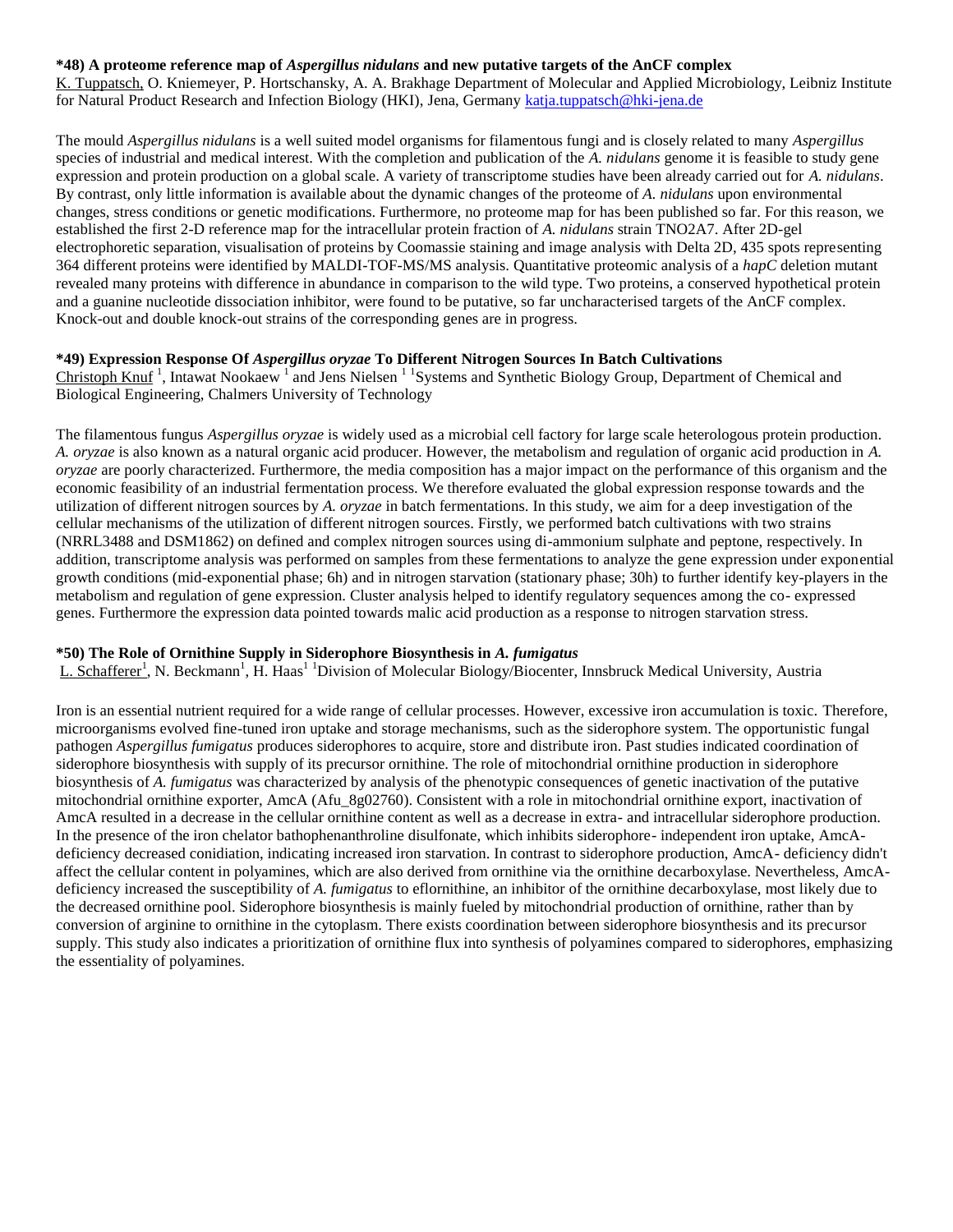#### **51) Closely related fungi employ diverse enzymatic strategies to degrade plant biomass**

I Benoit(1,2), H Culleton(2,3), A Wiebenga(2), PM Coutinho(4), CPJM Brouwer(1,2), V McKie(3), B McCleary(3), B Henrissat(4), RP de Vries(1,2) (1)Microbiology, Utrecht University, Utrecht, The Netherlands; (2)CBS-KNAW Fungal Biodiversity Centre, Utrecht, The Netherlands; (3)Megazyme International, Bray, Ireland; (4)AFMB, CNRS - Universits d'Aix-Marseille I & II, Marseille, France.

In natural biotopes, plant biomass is the predominant carbon source for most fungi. Plant biomass consists mainly of polysaccharides. Fungi cannot take up the intact polysaccharides, but need to degrade them extracellularly to monomeric and small oligomeric compounds using enzymatic mixtures that are tailored specifically to the available polysaccharides. A recent study shoed significant differences in the polysaccharide degrading ability of three Aspergilli, while only small differences were detected in growth on plant polysaccharides [1]. This suggests that they may have developed different approaches to plant biomass degradation, using different enzymes. A better understanding of these strategies will increase our insight in fungal biodiversity and help to design more efficient industrial processes. In this study we compared plant biomass degrading potentials and strategies of 8 Aspergilli and showed that they developed highly diverse approaches to using complex carbon sources. Although all species contain the main regulators involved in plant polysaccharide degradation (AmyR, XlnR, AraR, InuR) the enzymatic sets produced by them differs significantly, suggesting a species specific fine-tuning of plant biomass degradation. [1] Coutinho PM et al. 2009. Fung Genet Biol 46: S161S169.

#### **52) Lactose catabolism in** *Aspergillus nidulans*

Levente Karaffa<sup>1</sup>, Erzsebet Fekete<sup>1</sup>, Bernhard Seiboth<sup>2</sup>, Christian P. Kubicek<sup>2</sup>, and Michel Flipphi<sup>11</sup> Department of Biochemical Engineering, Faculty of Science and Technology, University of Debrecen, H-4010, P.O.Box 56, Debrecen, Hungary <sup>2</sup> Research Area Gene Technology and Applied Biochemistry, Institute of Chemical Engineering, TU Wien, Getreidemarkt 9/1665, A-1060 Wien, Austria

Lactose is intracellularly hydrolysed by A. nidulans. Results from early studies enabled the in silico identification of clustered, divergently transcribed intracellular beta-galactosidase (bgaD) and putative lactose permease (lapA) genes. bglD and lapA were coexpressed in response to D-galactose, lactose or L-arabinose, while no transcription was detectable in the co-presence of glucose. By contrast, creA loss-of-function mutants featured derepression of both genes to a basal level under non-inducing conditions. However, lactose- and D-galactose induction only occurred in the absence of glucose, indicating a prominent role for CreA-independent repression in the system's regulation. To confirm lactose permease function, the lapA gene was deleted. Gene-deleted strains grew in liquid lactose media, albeit at a much lower rate than wild-type controls. On the other hand, strains that carried more than one copy of lapA progressively grew faster, showing that transport is the limiting step in lactose catabolism. The effect of lapA gene deletion on lactose uptake was exacerbated at lower concentrations, putting to evidence the existence of a second component of lower affinity for the disaccharide in A. nidulans.

#### **53) A new subfamily of ABC transporters mediates excretion of extracellular siderophores in** *A. fumigatus*

Blatzer M<sup>1</sup>, Kragl C<sup>1</sup>, Sarg B<sup>2</sup>, Lindner H<sup>2</sup>, and Haas H<sup>1</sup>. Division of Molecular Biology<sup>1</sup>, and Division of Clinical Biochemistry<sup>2</sup>; Biocenter, Innsbruck Medical University, Fritz- Pregl-Str. 3, A-6020 Innsbruck/Austria [michael.blatzer@i-med.ac.at](mailto:michael.blatzer@i-med.ac.at)

The opportunistic human pathogen *Aspergillus fumigatus* produces extra- and intracellular siderophores for acquisition, storage, and intracellular distribution of iron; siderophore biosynthesis is essential for its virulence. Here we report the functional characterization of three iron regulated ABC transporters, termed AbcB, AbcC, and AbcD. Two of them, AbcB and AbcC, are encoded by genes located within iron-regulated gene clusters and are involved in the excretion of the extracellular siderophores fusarinine C (FsC) and triacetylfusarinine C (TAFC). Inactivation of AbcB blocked excretion of the siderophore fusarinine C (FsC) and increased intracellular accumulation of FsC degradation products. Enhanced green fluorescent protein (EGFP)- tagging localized AbcB in the plasma membrane. Consistently, AbcB- deficiency impaired the growth rate during iron depleted but not iron-replete conditions. Deletion of AbcC decreased TAFC excretion but increased excretion of its precursor FsC. Inactivation of AbcD reduced siderophore excretion only in an AbcB- or AbcC-deficient background, implying compensatory functions of this subset of ABC-transporters. Moreover siderophore excetion could not be abolished in a triple null-mutant over time, assuming alternative siderophore excretion bypasses.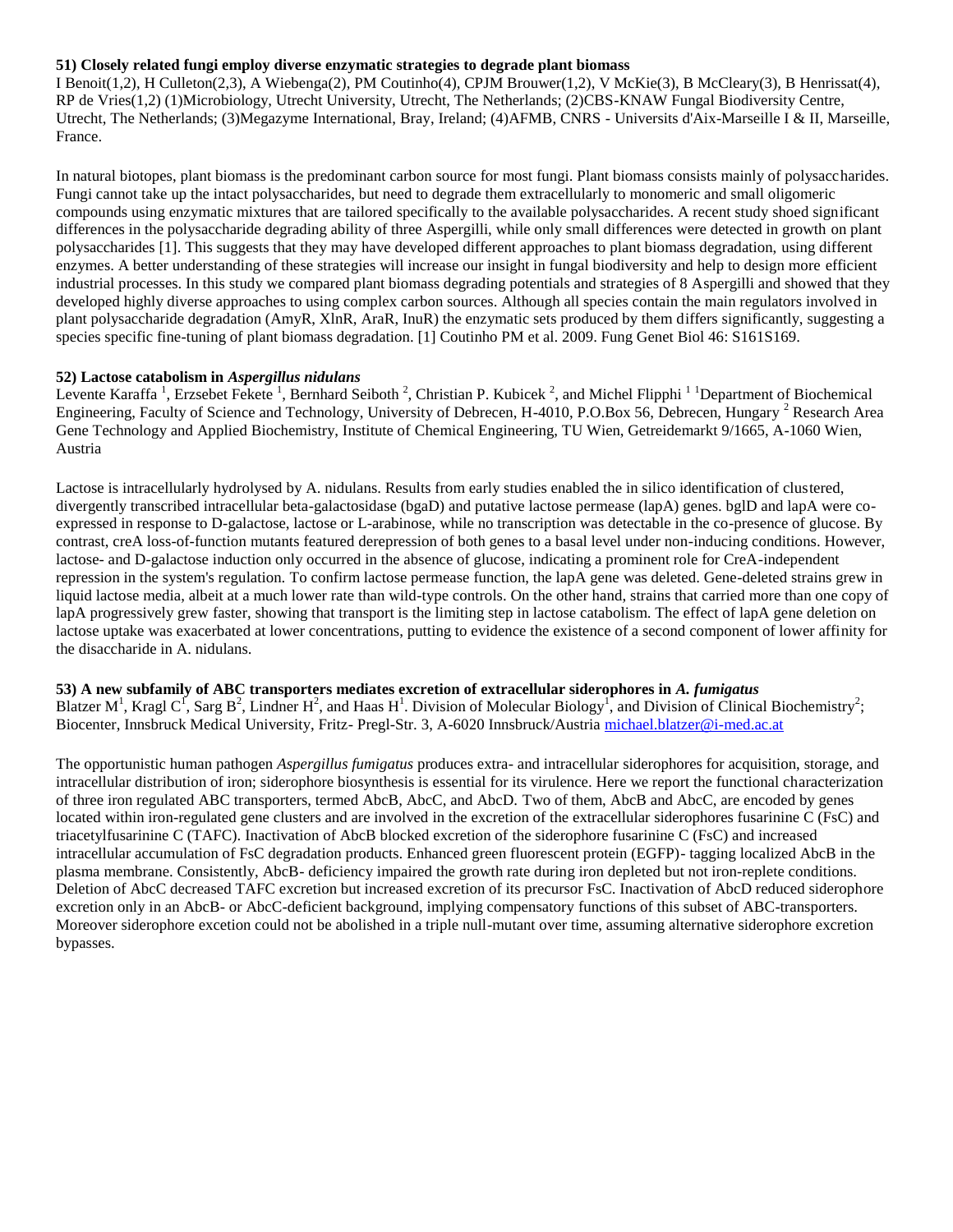**\*54) The impact of ornithine and arginine biosynthesis on siderophore production of** *Aspergillus fumigatus* N. Beckmann<sup>1</sup>, L. Schafferer<sup>1</sup>, M. Schrettl<sup>1</sup>, H. Haas<sup>11</sup> Division of Molecular Biology, Biocenter, Innsbruck Medical University, Austria

The opportunistic fungal pathogen *Aspergillus fumigatus* produces extracellular siderophores for iron uptake and intracellular siderophores for storage and distribution of iron. Moreover, *A. fumigatus* employs a second high-affinity iron acquisition system, reductive iron assimilation (RIA). Siderophore biosynthesis (SB) but not RIA is essential for virulence. The main precursor of siderophores, ornithine, can be produced from glutamate in the mitochondria or cytosolic hydrolysis of ornithine-derived arginine. Here, the impact of inactivation of mitochondrial ornithine biosynthesis (*ΔargEF* mutant lacking N-acetylglutamate kinase/ Nacetylglutamylphosphate reductase) and cytosolic arginine biosynthesis (*ΔargB* mutant lacking ornithine transcarbamoyl transferase) on siderophore production was studied. Both *ΔargEF* and *ΔargB* are arginine auxotrophic. Growth of *ΔargEF* but not *ΔargB* is partially rescued by ornithine supplementation. Blocking RIA by ferrous iron chelation inhibited growth of *ΔargEF* but not *ΔargB*. Siderophore production of *ΔargEF* decreased while that of *ΔargB* increased with declining arginine availability. Taken together, these data indicate that the siderophore system is mainly fueled by mitochondrial rather than cytosolic ornithine production and that mitochondrial ornithine biosynthesis is feedback inhibited by arginine. In agreement with the SB defect, *ΔargEF* displayed a dramatically reduced cellular ornithine content. In contrast, the arginine and polyamine contents were wild type-like, indicating prioritization of the later two biosynthetic pathways over SB. Consistent with cellular balancing of SB and arginine metabolism, arginine was recently identified to allosterically activate the ornithine monooxygenase SidA and consequently SB-mediated ornithine consumption.

## **POPULATION AND EVOLUTIONARY GENETICS**

#### **55) Benefits of sex and ascospore production in** *Aspergillus nidulans*

Adel Ashour and Paul S. Dyer. School of Biology, University of Nottingham, Nottingham NG7 2RD, UK. E-mail: [sbxaa8@nottingham.ac.uk](mailto:sbxaa8@nottingham.ac.uk)

*Aspergillus nidulans* can reproduce by asexual or sexual means, producing green conidiospores or red-purple ascospores respectively, the latter produced in dark-purple globose cleistothecia which are surrounded by Hulle cells. The species has a homothallic (self fertile) sexual breeding system. Given the extra metabolic costs associated with sexual compared to asexual reproduction it would be predicted that ascospore production would confer evolutionary benefits. However, due to the homothallic breeding system there is very rarely any increased genetic variation in ascospore offspring and traditionally conidia and ascospores are considered to be equally environmental resistant. We therefore examined in detail whether conidia and ascospores might exhibit as yet undetected differences in spore viability when subjected to certain environmental stressors. Spores from four strains of *A. nidulans* (comprising wild-type and *KU* mutants) were exposed to various levels of temperature (50  $^{\circ}$ C - 70  $^{\circ}$ C for 30 min) and UV (350 nm for 10 - 60 min) stress. We detected that under certain exposure levels ascospores have significantly increased resistance compared to conidia. The increased environmental resistance of ascospores might be a key factor explaining the persistence of sexuality in this homothallic species, and reasons for differential survival are suggested.

## **OTHER TOPICS**

## **\*56) Secondary metabolism and fungal-insect interactions**

A. Regulin, U. Fohgrub and F. Kempken Bot. Genetik und Molekularbiologie, CAU Kiel, Olshausenstr. 40, 24098 Kiel, Germany; [fkempken@bot.uni-kiel.de](mailto:fkempken@bot.uni-kiel.de)

Fungi synthesize an astonishing variety of secondary metabolites. Even though little is known about the benefit of these metabolites, the ability to regulate secondary metabolism might be seen as an evolutionary adaptation. Presumably fungi regulate secondary metabolites in response to confrontation with natural competitors like insects to guarantee efficient exploitation of environmental resources (1-3). In order to enlighten the biological function of these secondary metabolites with reference to chemical defence reactions of insect-fungal interactions, we utilized complementary approaches of experimental ecology and functional genomic techniques. A further aspect was to investigate the influence of these competitors at trophic interactions. In our research *Drosophila melanogaster* and its natural antagonist *Aspergillus nidulans* are used as an ecology model system. To analyse fungal up- or down regulated target genes in the interaction of *A. nidulans* with *Drosophila* larvae microarray analysis was performed. Quantitative RT-PCR confirms up- regulation of the global regulator *laeA* as well as of *aflR*. Moreover several other genes are up-regulated under competing conditions. Candidate genes are being used for reporter gene analysis and RNAi constructs are being used for competition experiments. 1.Rohlfs M. et al. (2007) Biol Lett 3, 523-25 2.Kempken, F., and Rohlfs, M. (2010) Fungal Ecol 3, 107-14 3.Rohlfs M. et al. (2009) in chr(34)The Mycota XV. Physiology and Genetics: Selected Basic and Applied Aspectschr(34) (Anke, T., Ed.), Springer, 131-51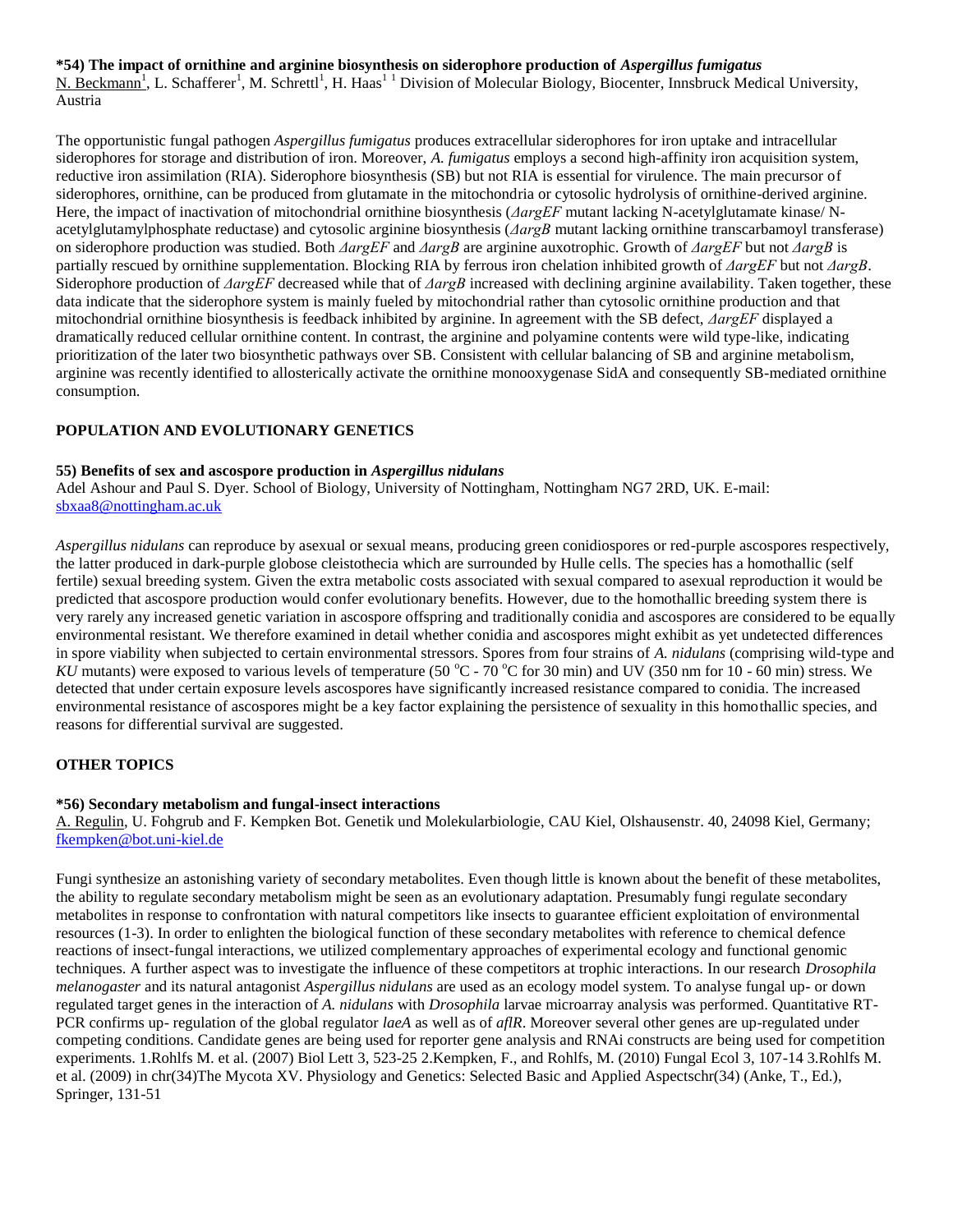## **57) Revision of the genus** *Aspergillus***, problems and prospects**

Jens C. Frisvad, Center for Microbial Biotechnology, Department of Systems Biology, Technical University of Denmark, 2800 Kgs. Lyngby, Denmark, E- mail: [jcf@bio.dtu.dk](mailto:jcf@bio.dtu.dk)

*Aspergillus* is a broad paraphyletic group of species, and its teleomorphic states are very different among three major clades. Since a one one name system will soon be implemented, either one has to use *Aspergillus* for all species, or one can for example neotypify *Aspergillus* with *Aspergillus niger* and use teleomorphic names for some clades of *Aspergillus sensu lato* and use known teleomorphic names for the rest: *Eurotium* for sections *Aspergillus* and *Restricti*, *Neosartorya* for sections *Fumigati* and *Clavati* , *Emericella* for sections *Versicolores*, *Aenei*, *Nidulantes* and *Sparsi*, and *Aspergillus* for the rest, i.e. sections *Nigri*, *Flavi*, *Candidi*, *Circumdati*, *Terrei*, *Flavipedes*, *Cremei* and *Cervini*. Each solution has advantages and problems.This is still a matter of international agreement, and a meeting in April 2012, One fungus which name will be held in Amsterdam to discuss these issues. Taxonomically a species like *Penicillium inflatum* will be transferred to *Aspergillus*, while *Aspergillus paradoxus*, *A. crystallinus* and *A. malodoratus* will be transferred to *Penicillium*, making a purely morphologically based genus circumscription very difficult. It is recommended to use a polyphasic approach to *Aspergillus* taxonomy.

#### **58) Multiple gene expression system by means of Cre/***loxP***-mediated marker recycling with mutated** *loxP* **sites in** *Aspergillus oryzae***.**

Naoki Ebara<sup>1</sup>, Osamu Mizutani<sup>2</sup>, Takahiro Shintani<sup>1</sup>, Katsuya Gomi<sup>11</sup> Graduate School of Agricultural Science, Tohoku University, Sendai; <sup>2</sup>National Research Institute of Brewing, Higashi- Hiroshima, Japan

We have previously reported that Cre/*loxP*-mediated marker recycling system in which Cre enzyme is directly introduced into *Aspergillus oryzae* cells to rescue the marker gene flanked by *loxP* sites [1]. In this study, we developed the Cre/*loxP*-mediated marker recycling system with mutated *loxP* sequences to introduce multiple genes, such as secondary metabolite biosynthetic genes, into *A*. *oryzae*. The selectable marker, *Neurospora crassa pyr4*, located between mutated *loxP* sequences, *loxP66* and *loxP71*, was introduced into *A. oryzae pyrG*– . Then Cre enzyme was directly introduced into the *pyrG*<sup>+</sup> transformants by protoplast fusion, but no candidates that the marker was excised were isolated, although the marker-rescued strains were obtained from the transformants containing the marker flanked by intact *loxP* sites. This would be caused by less susceptibility of mutated *loxP* sequences to Cre-mediated recombination, and thus we attempted to express Cre recombinase in the cell by introduction of the expression vector harboring the *cre* gene under the *thiA* gene promoter. In this attempt we succeeded in efficient excision of the marker gene in the transformant with mutated *loxP*. [1] Mizutani et al. 26th Fungal Genetics Conference, P617

## **59) Characterisation of the SAGA/ADA complex in** *Aspergillus nidulans* **by tandem affinity purification**

Fischer, J., Nuetzmann, H.-W., Schroeckh, V. and Brakhage, A. A. Department Molecular and Applied Microbiology, Leibniz-Institute for Natural Product Research and Infection Biology (HKI), Jena, Germany, and Institute of Microbiology, Friedrich Schiller University Jena, Germany [Juliane.Fischer@hki-jena.de](mailto:Juliane.Fischer@hki-jena.de)

The recent finding that the histone acetyltransferase (HAT) complex SAGA/ADA mediates the response of the fungus *Aspergillus nidulans* to the bacterium *Streptomyces rapamycinicus* (1) opens up a number of questions. It was shown that the SAGA/ADA complex is involved in the regulation of the orsellenic/ lecanoric acid biosynthesis gene cluster, as deletion of its HAT-encoding gene *gcnE* resulted in the lack of *orsA* transcription during co-cultivation. In order to investigate the SAGA/ADA complex in *A. nidulans*, the complex subunits GcnE and AdaB were tagged and purified by tandem affinity purification (TAP). This method is especially suited for the purification of protein complexes under native conditions. Therefore, the TAP-tag method represents an appropriate system for the investigation and analysis of the SAGA/ADA complex composition under various conditions. The TAP-tag constructs were assembled by fusion PCR and transformed directly into *A. nidulans* via homologues recombination. Western blotting was performed to monitor the purification procedure. For AdaB-TAP and GcnE-TAP bands of the expected size were detected. However, further optimisation of the purification procedure is required. (1) Nuetzmann et al. (2011) *PNAS*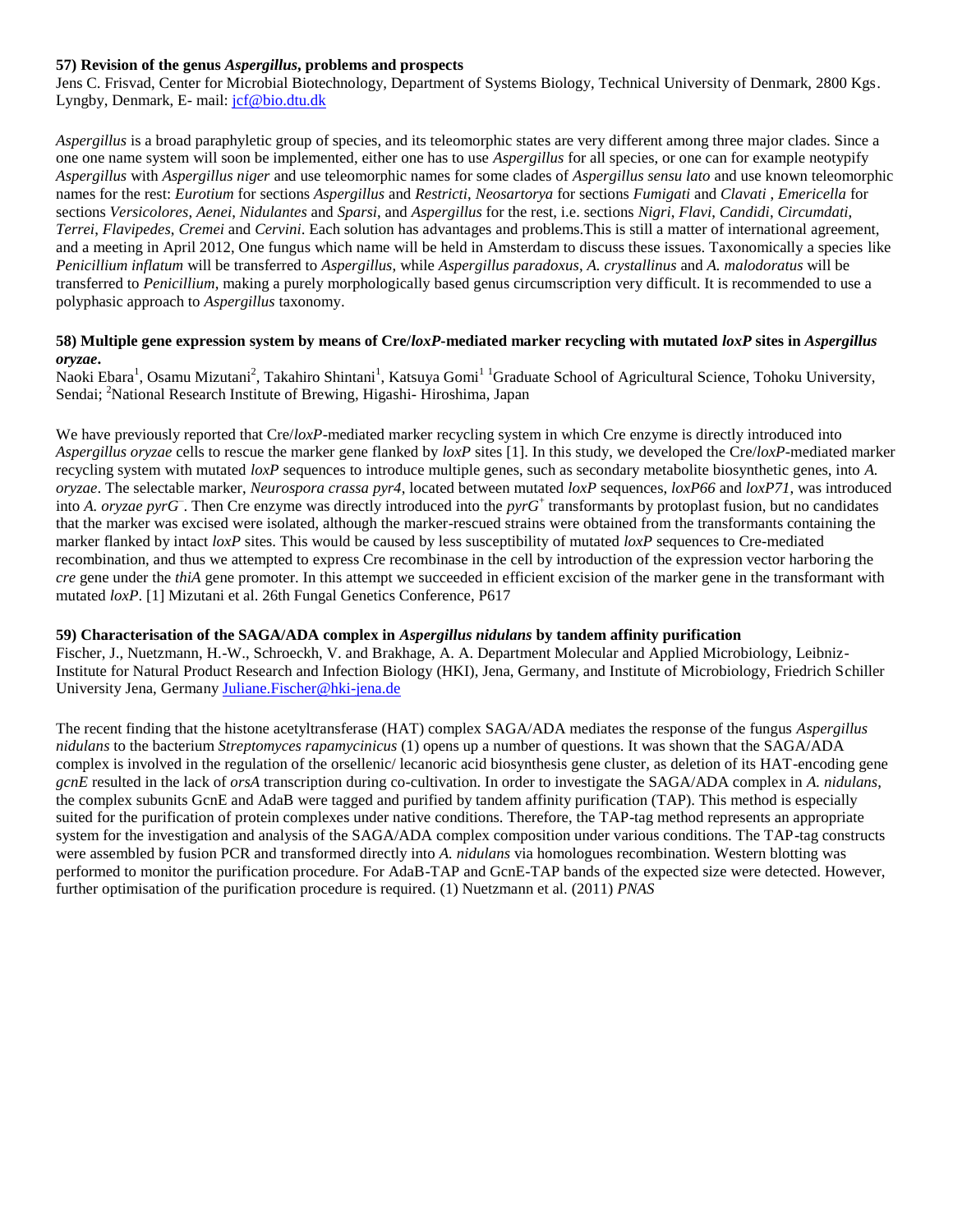# **60) Vacuolar H<sup>+</sup> -ATPase plays a key role in cell wall biosynthesis of** *Aspergillus niger*

Doreen Schachtschabel<sup>a</sup>, Mark Arentshorst<sup>a,b</sup>, Ellen L. Lagendijk<sup>a,b</sup> and Arthur F.J. Ram<sup>a,b a</sup>Institute of Biology Leiden, Leiden University, Molecular Microbiology and Biotechnology, Sylviusweg 72, 2333BE Leiden, The Netherlands <sup>b</sup>Kluyver Centre for Genomics of Industrial Fermentation, Delft, The Netherlands

The identification of suitable targets is crucial for the discovery and development of new antifungals. Since the fungal cell wall is an essential organelle, the identification of genes involved in cell wall biosynthesis is expected to help discover new antifungal targets. We selected a thermosensitive, osmotic-remediable mutant with decreased resistance to SDS for complementation analysis. This mutant was complemented by a gene encoding a protein with high sequence similarity to subunit D of the eukaryotic Vacuolar-H<sup>+</sup>-ATPase (VmaD). Genetic analysis revealed that the mutant allele encodes a protein that lacks 12 amino acids at the C-terminus. Deletion of the entire gene resulted in very poor growth. The conditional mutant displayed several phenotypes that are typical to V-ATPase mutants, including increased sensitivity to zinc ions and reduced acidification of the vacuole. Furthermore, genes involved in cell wall reassembly like fksA, agsA and phiA are clearly up-regulated in the conditional mutant. Our results indicate that the ATPdriven transport of protons and acidification of the vacuole is crucial for the strength of the fungal cell wall and that reduced activity of the V-ATPase induces the cell wall stress response pathway.

#### **61) Spatially resolving the secretome within the mycelium of the cell factory** *Aspergillus niger*

Pauline Krijgsheld, MSc\*, Dr AF Maarten Altelaar\*\*, Dr Wally H Müller\*, Prof dr Albert JR Heck\*\*, Prof dr Han AB Wösten\*. \*Microbiology and Kluyver Centre for Genomics of Industrial Fermentation, Utrecht University. \*\*Biomolecular Mass Spectrometry and Netherlands Proteomics Centre, Utrecht University.

Hyphae at the periphery of a fungal colony are exposed to unexplored organic material, whereas the center of the colony experiences a utilized substrate. This suggests that enzymes that are secreted to degrade organic material are different in the zones of a colony. *Aspergillus niger* is an important cell factory for the industrial production of enzymes. Here, we determined with stable isotope dimethyl labeling the secretome of 5 concentric zones of 7-day-old xylose-grown colonies of *A. niger* that had either or not been treated with cycloheximide. As expected, cycloheximide blocked secretion of proteins at the periphery of the colony. Unexpectedly, protein release was increased by cycloheximide in the intermediate and central zones of the mycelium when compared to non- treated colonies Electron microscopy indicated that this is due to partial degradation of the cell wall. Apparently, a major part of the proteins are associated with the cell walls. Besides this, the composition of the secretome in each of the 5 concentric zones differed. Taken together, cycloheximide can be used to obtain a (near) complete secretome of *A. niger*. This study thus describes spatial release of proteins in *A. niger*, which is instrumental in understanding how fungi degrade complex substrates in nature.

## **62) Co-cultivations of fungi: microscopic analysis and influence on protein production**

Isabelle Benoit (1,2), A. Vinck (1), J. van Veluw (1), H.A.B. Wsten (1) and R.P. de Vries (1,2) (1)Microbiology & Kluyver Centre for Genomics of Industrial Fermentation, Utrecht University, Utrecht, The Netherlands; Email: i.benoit@uu.nl (2)CBS-KNAW Fungal Biodiversity Centre, Utrecht, The Netherlands

During their natural life cycle most fungi encounter other microorganisms and live in mixed communities with complex interactions, such as symbiosis or competition. Industrial fermentations, on purpose or by accident, can also result in mixed cultures. Fungal cocultivations have been previously described for the production of specific enzymes, however, little is known about the interactions between two species that are grown together. *A. niger* and *A. oryzae* are two of the most important industrial fungi worldwide and both have a long history of strain improvement to optimize enzyme and metabolite production. Co-cultivation of these two *Aspergilli* with each other and with the ascomycete phytopathogen *Magnaporthe grisea*, and the basidiomycete white rot fungus *Phanerochaete chrysosporium*, has recently been described by our group (Hu *et al*, 2011). Total secreted protein, enzymatic activities related to plant biomass degradation and growth phenotype were analyzed from cultures on wheat bran demonstrating positive effects of the cocultivation compared to the individual cultivations. In a follow-up study the morphology and mechanism of the interaction is addressed using microscopy and proteomics. Data from this study will be presented. Reference Hu *et al*. International Biodeterioration & Biodegradation 65 (2011)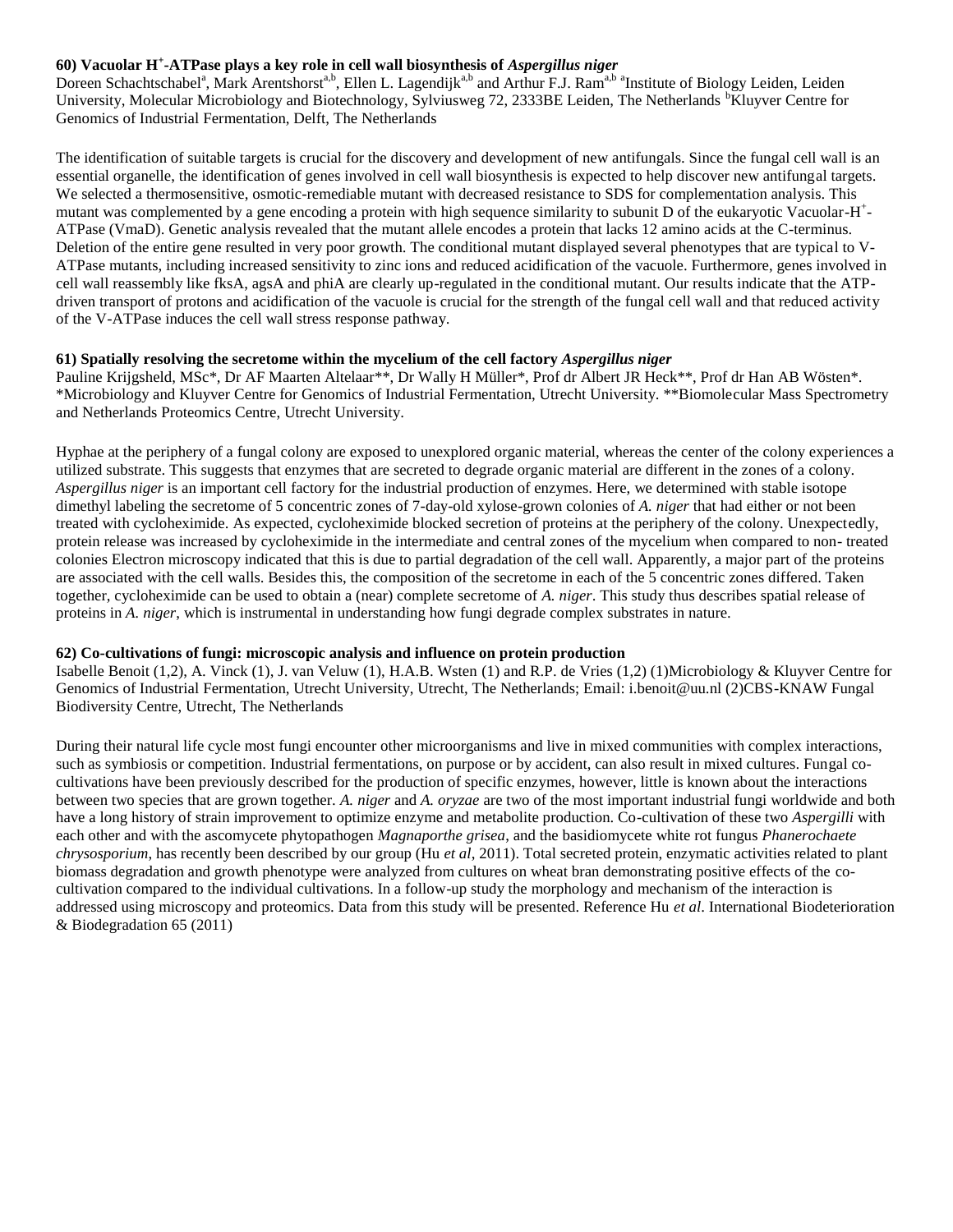#### **63) New promoters to improve heterologous protein production by** *Aspergillus vadensis*

Ourdia BOUZID(1,2), Chema Messlaki(1,2), Andreas Spelberg(1,2), Helena M Culleton(2,3), Vincent A McKie(3), Barry V McCleary(3), Ronald P de Vries(1,2) (1) Microbiology & Kluyver Centre for Genomics of Industrial Fermentation, Utrecht University, Utrecht, The Netherlands (2) CBS-KNAW Fungal Biodiversity Centre, Utrecht, The Netherlands (3) Megazyme International Ireland Ltd, Wicklow, Ireland

*Aspergillus* species have always been used as producers of homologous and heterologous proteins. Although *Aspergillus niger* is most commonly used, a close relative of this species, Aspergillus vadensis, has been suggested as a better candidate As this species produces very low levels of extracellular proteases and does not acidify the medium [1]. It has also been shown that this species can produce higher levels of *A. niger* FaeB than *A. niger* itself [2] and can produce a basidiomycete esterase that could not be produced by *A. niger* [3]. To further improve protein production in *A.vadensis*, six new constitutive promoters have been selected from *A. niger* and tested in *A.vadensis*. in comparison to the *gpd*A promoter [4]. selected gene encoding a secreted arabinofuranosidase was used as a reporter for protein production. Based on activity all seven promoters activate the expression of the abf, some at higher levels than *gpd*A. [1] de Vries et al. Appl Environ Microbiol 2004, 70: 3954-3959 [2] Alberto et al. Lett Appl Microbiol 2009, 49: 278282 [3] uranov et al. Arch Microbiol 2009, 191: 133-140 [4] Punt et al. GENE. 1990, 93 :101-109

**64) Chemically Induced Haploinsufficiency Screens to Identify Drug Mechanism of Action in** *Aspergillus Fumigatus* Darel Anne Macdonald<sup>1</sup>, Anna Johns<sup>1</sup>, Max Eberle<sup>2</sup>, Paul Bowyer<sup>1</sup>, David Denning<sup>1</sup>, Mike Bromley<sup>1</sup> 1 Respiratory Medicine Research Group, University of Manchester, Manchester, UK 2 Applied Microbiology, Institute for Applied Life Sciences, University of Karlsruhe, Hertzstrae 16, 76187 Karlsruhe, Germany

Current options for the treatment of Aspergillus infections are limited and suffer from a variety of shortcomings. Despite the discovery of numerous promising drug targets, few lead compounds have been discovered by target based approaches. This can be explained, in part, by the druggability of a target as some compounds which demonstrate promising activity against an enzyme are not active against the whole cell or are toxic. A solution to this problem is to employ techniques to identify gene targets from compounds that already show antifungal activity and have clean toxicity profiles. Chemical genetic profiling aids identification of drug mechanism of action as diploid strains lacking a single copy of a drugs target are hypersensitive to that drug. Heterozygote *S. cerevisiae* and *C. albicans* libraries have been used to identify the mechanism of action of several promising compounds; however, this has been hindered in *A. fumigatus* by the complexity in generating an adequate set of heterozygous strains. A high- throughput targeted gene KO method for *A. fumigatus* has been established by employing fusion-PCR to generate targeted gene disruption cassettes, optimizing the common transformation protocol for *A. fumigatus* high-throughput gene disruption, and utilising a diploid *Ku80- /Ku80-* mutant to facilitate more reliable homologous recombination. Preliminary efforts have produced 46 heterozygous KO strains and subsequently, the feasibility of chemical genetic haploinsufficiency studies in filamentous fungi has been demonstrated. This enables highthroughput methods for surveying the genome of *A. fumigatus* for new drug targets and supports unveiling the mechanisms of action of antifungal drugs.

#### **65) The** *Vader***-transposon: a molecular tool for random mutagenesis in** *Aspergillus niger*

Linda Paun, ElKbir Hihlal, Frank Kempken Abteilung fuer Botanische Genetik und Molekularbiologie, Botanisches Institut, Christian-Albrechts-Universitaet zu Kiel, Olshausenstr. 40, 24098 Kiel, Germany; [fkempken@bot.uni-kiel.de](mailto:fkempken@bot.uni-kiel.de)

Transposons are repetitive and mobile elements found in all eukaryotic genomes, which have a huge impact on gene expression. Their ability to cause major mutations within the genome or single genes makes them an interesting tool for random mutagenesis. Using transposable elements in filamentous fungi would aid gene characterization for instance in pathogenic or biotechnological important strains (1, 2). At current we are employing the *Vader* transposon from *Aspergillus niger* (3). This transposable element was inserted between the promoter and the open reading frame of the hygromycin phosphotransferase (*hph*) gene and transformed into *A. niger*. To identify the transposition events we use hygromycin selection and observed a *Vader* excision frequency of about 1 in 2.2 x 10<sup>5</sup> spores. The analyzed colonies showed an excision event on the DNA level and *Vader* footprints were found. The reintegration sites of 21 independent excision events were determined using TAIL-PCRs. *Vader* mostly integrates within or very close to genes, thus it appears to be a useful tool for transposon-mediated mutagenesis in *A. niger* (4). At current we are improving the *Vader* tool and analyze its function in the heterologous host *A. nidulans*. 1. Kempken F (2003) In: Arora DK, Khachatourians GG (eds) Applied Mycology and Biotechnology, Vol. 3 Fungal Genomics, Elsevier Science Annual Review Series, pp83-99 2. Poeggeler S, Kempken F (2004) In: Kueck U (ed) The Mycota II, Genetics and Biotechnology, 2nd edition, Springer Verlag, Heidelberg, New York, Tokyo, pp165-198 3. Braumann I, van den Berg M, & Kempken F (2007) Fungal Genet Biol 44(12):1399-1414. 4. Hihlal E, Braumann I, van den Berg M, Kempken F (2011) Appl Environment Microbiol, 77: 23322336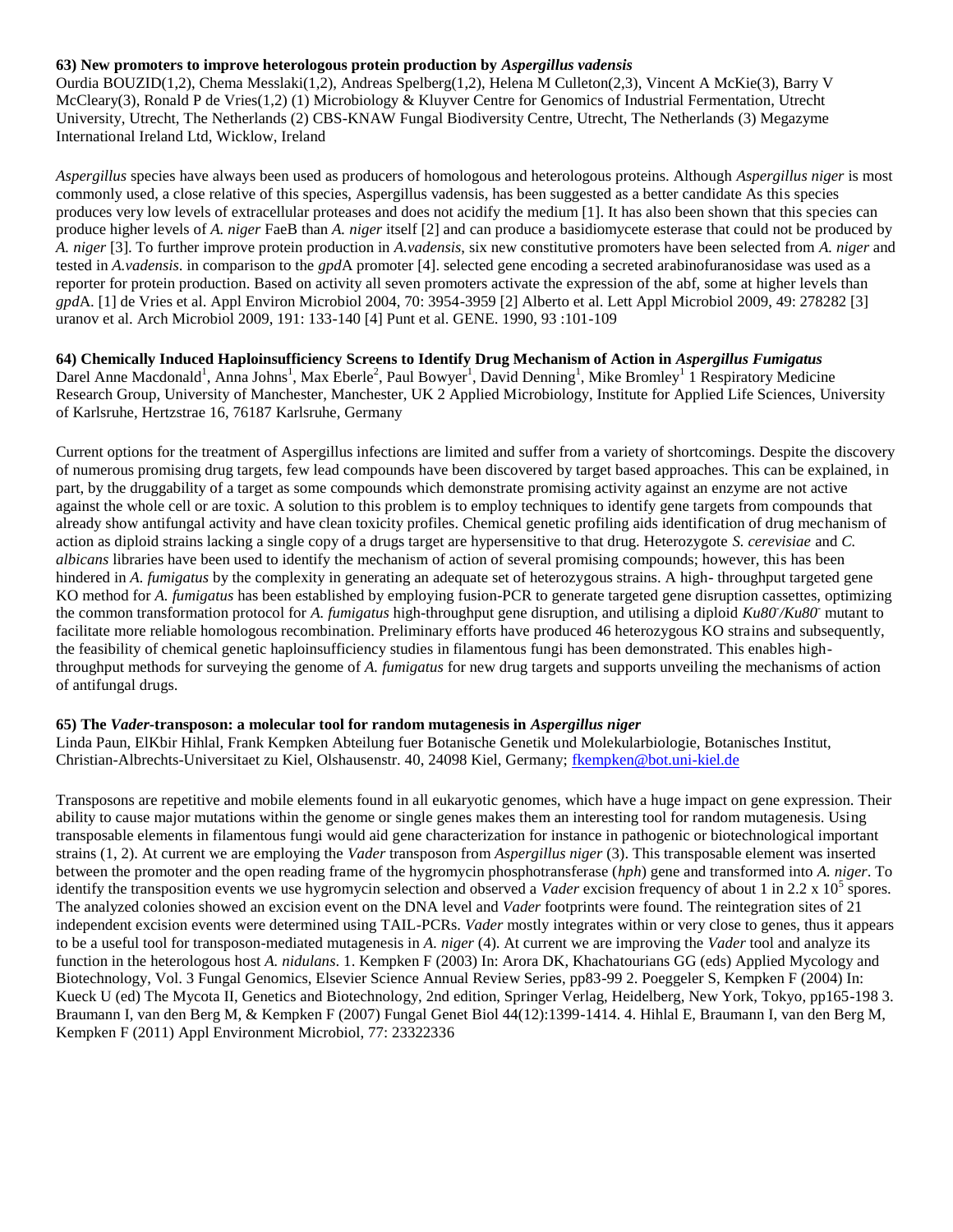## **\*66) Efficient expression system for production of natural products in** *Aspergillus oryzae*

Khomaizon A. K. Pahirulzaman<sup>1</sup>,\*, Zahida Wasil<sup>2</sup>, Andrew M. Bailey<sup>1</sup>, Thomas J. Simpson<sup>2</sup>, Russell J. Cox<sup>2</sup> and Colin M. Lazarus<sup>1</sup>,\* <sup>1</sup>School of Biological Sciences, University of Bristol, Woodland Road, Bristol BS8 1UG, UK, <sup>2</sup>School of Chemistry, University of Bristol, Cantocks Close, Bristol BS8 1TS, UK.

pTAex3 is an expression vector used for heterologous gene expression in *Aspergillus oryzae*. This vector has previously been modified by insertion of a GATEWAY destination module into the strong, starch-inducible amyB expression cassette to produce pTAex3GS. This facilitates directional transfer of genes such as fungal polyketide synthases (PKS) and hybrid polyketide synthasenon-ribosomal peptide synthases (PKS-NRPS) into the expression site. To simplify plasmid construction for whole-pathway expression pTAex3GS was first converted to a yeast-*E. coli* shuttle vector, pTAYA.GS. An EST database was used to identify genes expressed at a high level under the culture conditions we use for heterologous gene expression in *A. oryzae*, and the promoters of three of them, P*adh* (alcohol dehydrogenase), P*eno* (enolase) and P*thia* (thiazole synthase), were evaluated. *A. oryzae* transformants expressing eGFP from P*adh* and P*eno* exhibited intense green fluorescence. We used homologous recombination in yeast to combine P*adh* and P*eno* together with the strong constitutive *A. nidulans* promoter P*gpdA* in pTAYA.GS-Page, a novel multiple gene expression vector which has *Asc*I sites downstream of each promoter. The system was tested by reconstructing and expressing the *Beauveria bassiana* tenellin and *Aspergillus nidulans* aspyridone synthesis pathways, each of which comprises a hybrid PKS-NRPS together with an enoyl reductase and one or more cytochrome P450s, in *A. oryzae*. Yeast recombination between the *Asc*I-cut vector and three PCR products simultaneously placed the tailoring genes downstream of the promoters, creating pTAYA.GSargTen and pTAYA.GSargAsp. Subsequent introduction of the PKS-NRPS gene by GATEWAY recombination created pTAYAargTenellin and pTAYAargAspyridone. Reconstruction of the tenellin and aspyridone biosynthetic pathways proved the multiple gene assembly concept, and chemical analysis showed that 5 of the 11 pTAYAargTenellin transformants analysed produced tenellin, pretenellin B and prototenellin A. Similarly 13 of 14 pTAYAargAspyridone transformants analysed produced aspyridone A and preaspyridone. The results show that our system allows the rapid and simple reconstruction of whole (small) biosynthetic pathways for heterologous expression from a single plasmid in *A. oryzae*. Further development of the system has included replacement of the arginine selectable marker with basta- and phleomycin-resistance genes to allow expression of biosynthetic pathways of up to 12 genes by cotransformation of *A. oryzae* with just 3 plasmids.

#### **\*67) The Contribution of Melanin to Spore Surface Characteristics in** *Aspergillus niger*

Priegnitz, Ewald and Fleissner, Andre Institut f. Genetik, Braunschweig, Germany, B-E.Priegnitz@tu-bs.de.

Fungi grow on a great variety of organic and anorganic materials. Usually spore adhesion to solid surfaces comprises the first step of colony establishment or biofilm formation. In liquid culture, many filamentous fungi grow as hyphal aggregates or pellets, a process depending on cell-to-cell interactions of spores and/or hyphae. Pellet formation has been described as two-step processes, comprised of initial aggregation of ungerminated conidia followed by further attachment of spores, germ tubes and hyphae. To test the contribution of the initial aggregation/adhesion of ungerminated spores to pellet and biofilm formation in *Aspergillus niger*, we altered the physical and chemical surface characteristics of conidia by inactivating melanin biosynthesis. Albino mutants were constructed by the deletion of the *alb1* gene, encoding a polyketide synthase essential for pigment biosynthesis. ∆*alb1* conidia exhibit an altered surface structure and changed physiochemical properties. Spore aggregation in liquid culture differs significantly in a pH dependent manner between wild type and mutant. However, further pellet formation and enzyme productivity is unaffected, suggesting a minor role of initial spore adhesion in pellet formation. In contrast, under biofilm promoting conditions, ∆*alb1* mycelia adhere more stably to polymer surfaces, suggesting that initial conidial adhesion promotes sessile growth. Enzyme productivity of biofilms was significantly increased compared to pellet cultures, prompting us to further analyze biofilm formation in *A. niger*

#### **\*68) Recent Development In The Taxonomy And Phylogeny Of** *Aspergillus* **And** *Penicillium***: Implications For Full Genome Sequence Initiatives**

Jos Houbraken, Ronald P. de Vries & Robert A. Samson CBS-KNAW Fungal Biodiversity Centre, Utrecht, the Netherlands [j.houbraken@cbs.knaw.nl](mailto:j.houbraken@cbs.knaw.nl)

The family of *Trichocomaceae* harbors various economically important genera, such as *Aspergillus*, *Penicillium* and *Paecilomyces*. The importance of these genera is illustrated by the high number of undertaken full genome sequencing projects. Recently, new insights in the taxonomy of *Aspergillus* and *Penicillium* have led to numerous new species and name changes of existing species. In this study, the phylogeny of the full genome sequenced strains is investigated using the protein coding genes RPB1, RPB2, Cct8 and Tsr1. Furthermore, the impact of recent developments in the taxonomy of these strains is addressed. Phylogenetic analysis shows a close relationship between the full genome sequenced strains (or representatives of the same species) of *Aspergillus*, *Penicillium sensu stricto*, *Monascus* and *Xeromyces*. *Talaromyces stipitatus* and *Penicillium marneffei* appear to be distantly related to *Aspergillus* and *Penicillium s. str.* As a consequence, *Talaromyces* is re-defined and the combination *Talaromyces marneffei* (= *P. marneffei*) is proposed, leaving *P. chrysogenum* as the sole full genome sequenced species in *Penicillium*. Furthermore, *Talaromyces emersonii* is transferred to the new genus *Rasamsonia* and *Talaromyces thermophilus* will be transferred to *Thermomyces*. The new insights in the relationship among *Aspergillus*, *Penicillium* and related genera will help to interpret the results generated with comparative genomics studies or other studies dealing with evolution of e.g. mating type loci, virulence genes and secondary metabolite biosynthetic gene clusters.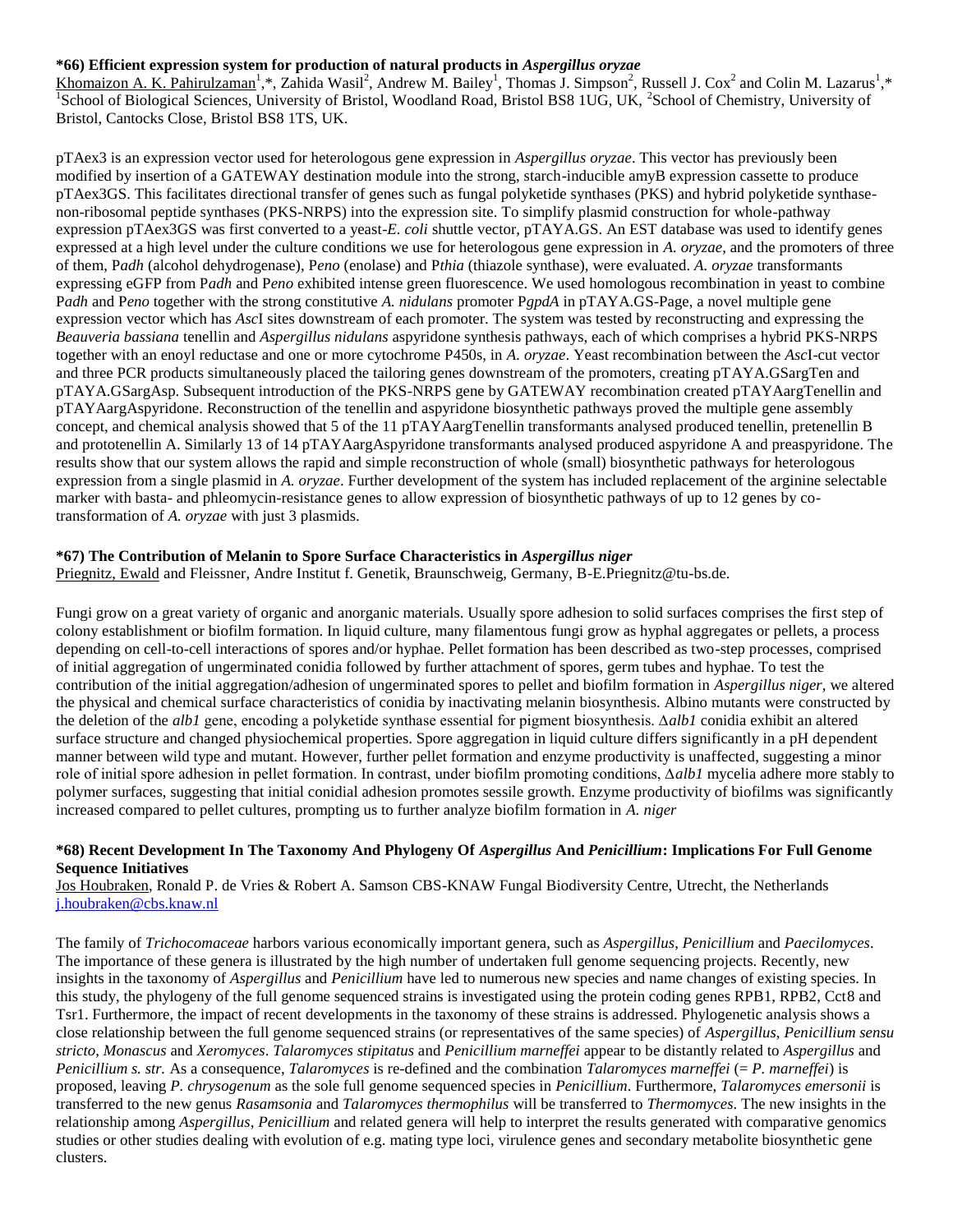## **\*69) The genetic basis of conidial pigmentation in** *Aspergillus niger*

M.A. van Welzen<sup>1</sup>, T.R. Jorgenson<sup>12</sup>, J. Park<sup>1</sup>, M. Arentshorst<sup>1</sup>, G. Lamers<sup>1</sup>, P.A. vanKuyk<sup>1</sup>, R.A. Damveld<sup>1</sup>, A.F.J. Ram<sup>121</sup> Leiden University, Molecular Microbiology and Biotechnology<sup>2</sup> Kluyver Centre for Genomics of Industrial Fermentation

A characteristic hallmark of *Aspergillus niger* is the formation of black conidiospores. We have identified four loci involved in spore pigmentation of *A. niger* by using a complementation approach. First, we characterized a newly isolated color mutant, *colA*, which lacked pigmentation resulting in white conidia. Pigmentation of the *colA* mutant was restored by a gene (An12g03950) which encodes the *A. niger* ortholog of the 4-phosphopantetheinyl transferase protein (PptA). The loci giving rise to fawn, olive, and brown color phenotypes were identified by complementation. The fawn mutant was complemented by the polyketide synthase A protein (PksA, An09g05730), the *olvA* mutant by An14g05350 (OlvA) and the *brnA* mutant by An14g05370 (BrnA), the respective homologs of *PksP/alb1, ayg1* and *abr1* in *A. fumigatus*. Targeted disruption of the *pptA, pksA, olvA* and *brnA* genes confirmed the complementation results. The different color genes are expected to function in a linear pathway producing the black melanin. To determine the epistasis for the fawn, olive and brown mutants, double mutants were constructed in all possible combinations. As expected, *pksA* is epistatic over both *olvA* and *brnA*, and *olvA* is epistatic over *brnA*.

## **70) Phenotyping the genus** *Aspergillus*

Eline Majoor, Ad Wiebenga, Jos Houbraken, Robert A. Samson, Ronald P. de Vries CBS-KNAW Fungal Biodiversity Centre, Utrecht, The Netherlands

The genus *Aspergillus* is one of the largest known groups of ascomycetous fungi containing more than 300 species. Most species are commonly found in soil and other environments and are able to grow on a wide range of substrates. The genus includes several species used in biotechnology (*A. niger, A. oryzae, A. sojae*) but also opportunistic human pathogens (e.g. *A. fumigatus*) and mycotoxin producers (e.g. *A. flavus*). As part of our initiative to generate a database (www.fung-growth.org) of comparative physiology of filamentous fungi, we have initiated growth profiling of the complete *Aspergillus* genus. Comparison of the first 35 growth profiles has already revealed significant differences between the species, both with respect to degradation of polymeric carbon sources as well as catabolism of monomeric carbon sources. Highlights of this study will be presented.

# **71) Modification of regulators in** *Aspergillus niger* **to produce enzyme mixtures that completely degrade all available plant polysaccharides**

Joost van den Brink, and Ronald P. de Vries CBS-KNAW Fungal Biodiversity Centre, Uppsalalaan 8, 3584 CT, Utrecht, The **Netherlands** 

Plant biomass is a major substrate for many industries, such as food and feed, paper and pulp, and biofuel. Fungal enzymes from *Aspergillus niger* have a long history of use in plant-biomass degradation. However, currently available commercial enzyme mixtures are not sufficiently efficient for biofuel pretreatments. While in other applications only part of the biomass needs to be hydrolyzed, complete hydrolysis of all available plant polysaccharides (*i.e.* cellulose, hemicellulose, and pectin) is required for cost-effective biofuel production. The main reason for the absence of a suitable enzyme mixture is that enzyme production by *A. niger* is tightly regulated by its environment. For instance, transcriptional regulator CreA is causing strong repression in the presence of easily metabolisable carbon sources, such as glucose and xylose. Also, the activation of transcriptional activators such as XlnR, AraR, and AmyR are necessary for the production of plant-polysaccharide degrading enzymes. In this project, we aim to modify the production of biomass-degrading enzyme mixtures by genetic engineering of transcription factors in *A. niger*. For instance, initial results showed that deleting CreA in combination with constitutive activation of XlnR enables production of cellulolytic and hemicellulolytic enzymes on a wide variety of carbon sources. Importantly, enzymes are also produced during the initial and later culture phases. Extending this strategy with other regulators is expected to generate enzyme mixtures that contain a broader range and higher level of enzyme activities to achieve complete hydrolysis of all available plant polysaccharides.